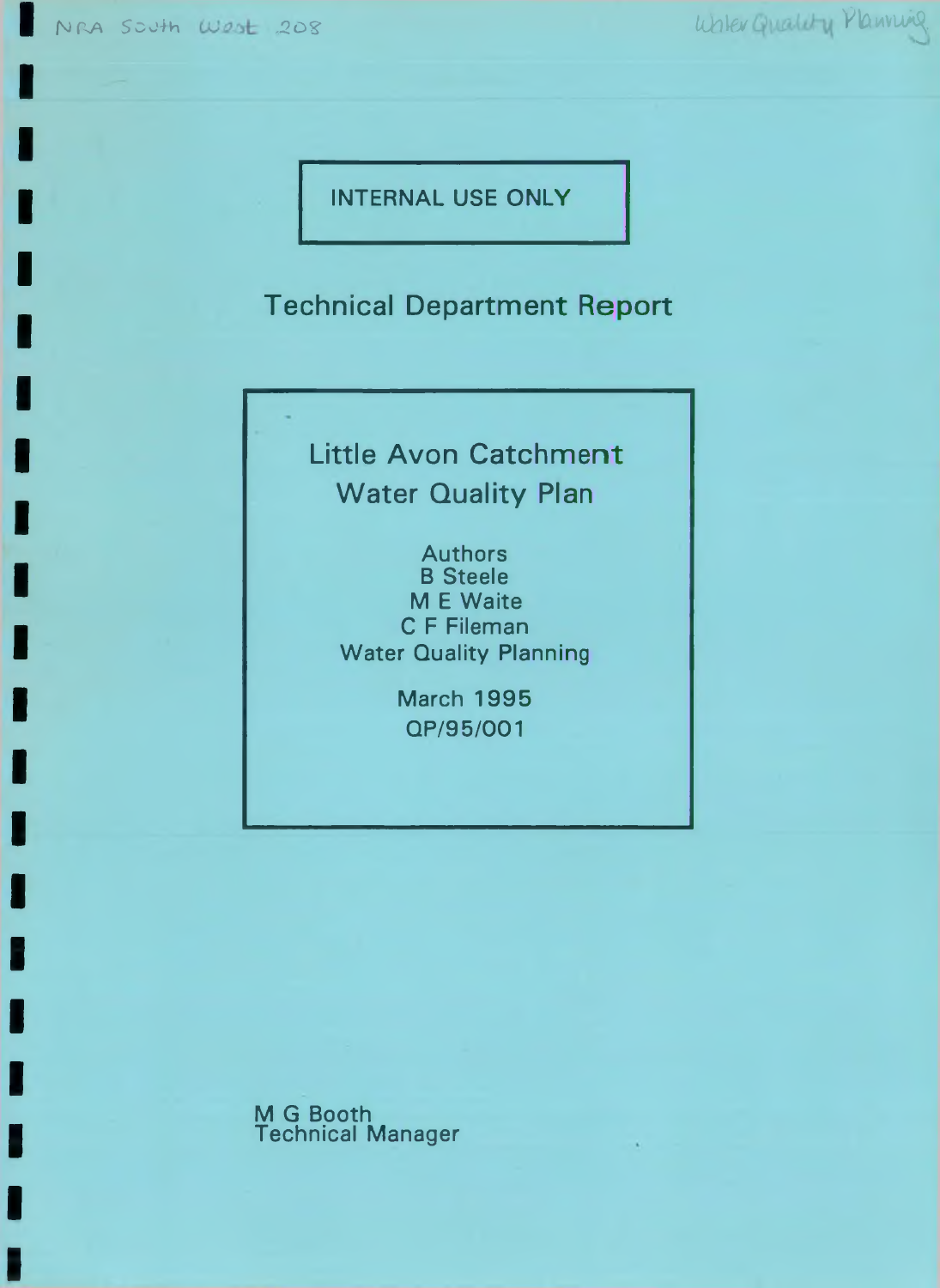## **INTERNAL USE ONLY**

**Technical Department Report**

# **Little Avon Catchment Water Quality Plan**

**Authors B Steele M E Waite C F Fileman Water Quality Planning**

> **March** 1995 **QP/**9 5/001



**M G Booth**

**Technical Manager**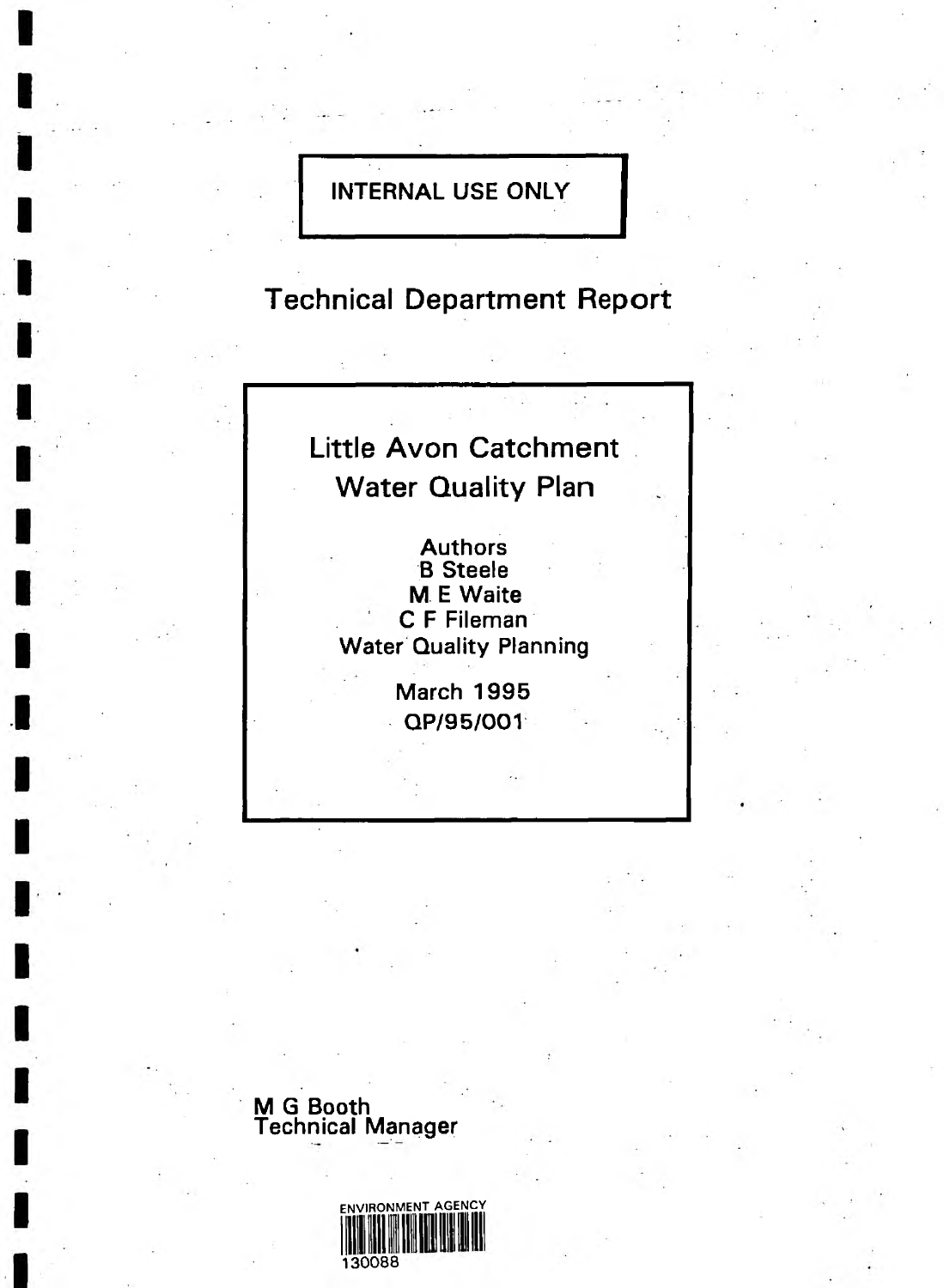#### **EXECUTIVE SUMMARY**

An assessment of water quality in the Little Avon has been made using the EC Directives data, Water Quality Objectives (Rivers Ecosystem Classification), the General Quality Assessment and Permissive Monitoring data.

This information has been used to identify Water Quality Objectives for the Rivers Ecosystem Classification and to identify water quality issues for the Sevemside catchment management plan.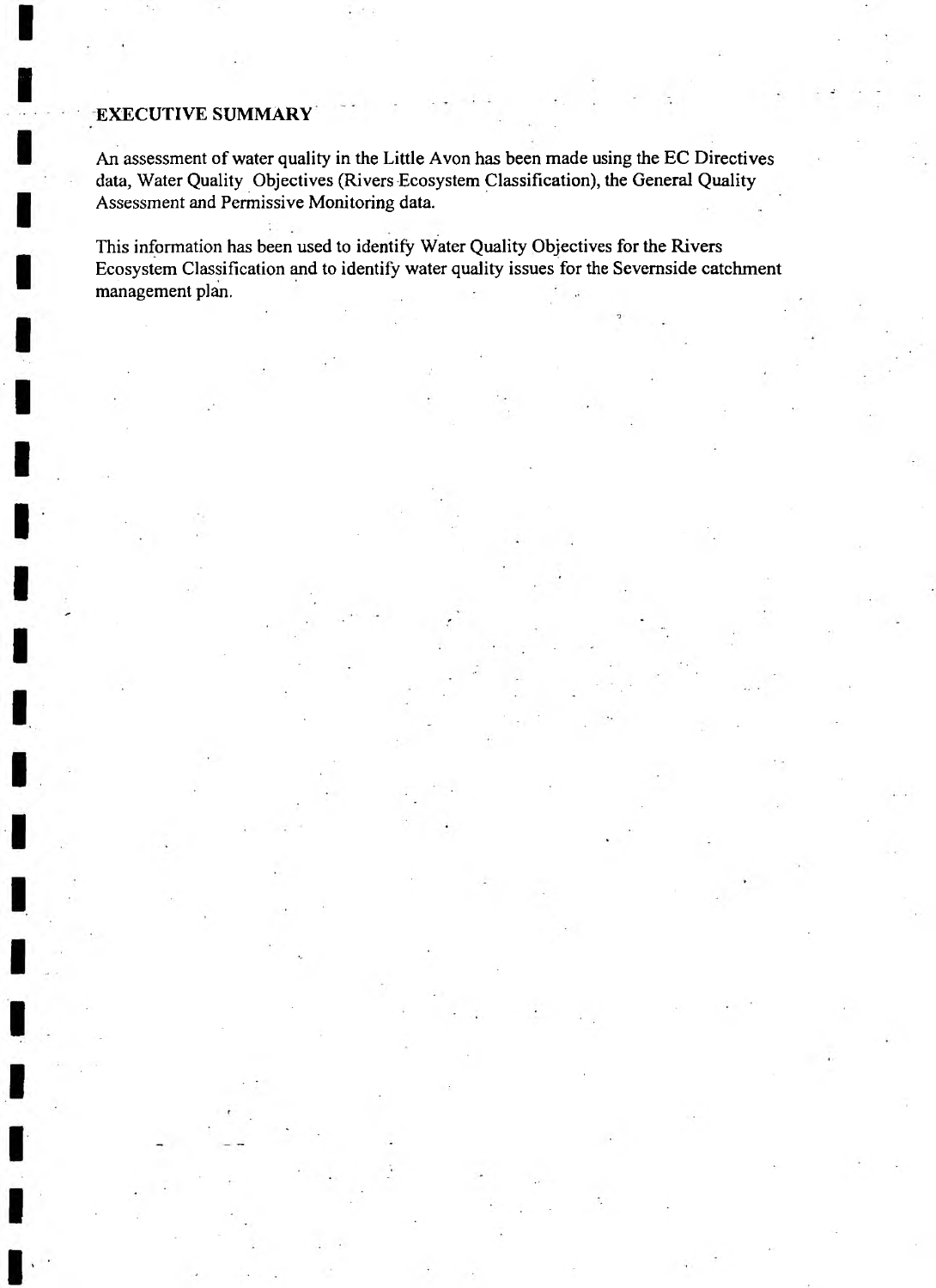#### **LITTLE AVON CATCHMENT WATER QUALITY PLAN**

**This is an internal consultation document prepared by the Regional Water Quality Planning team for consideration by the North Wessex Management Team.**

An assessment of current water quality for classified stretches of rivers has been made using the River Ecosystem Use Class. The appropriate River Ecosystem Class has been worked out for each stretch, using a standard calculation method, from data stored on the Public Register from 1991 to 1993. ^

Current water quality has been divided into two classes:

"Optimistic Class" - where statistical methods have been used to allow for the effects of random sampling error

"Face Value Class" - no allowance for random sampling error has been made

The Regional Water Quality Planning Team are recommending Target Classes for consideration by the North Wessex Area Management Team. These classes have been proposed taking into account neutral translation from RQOs (NWC), current water quality, catchment uses, water quality problems and planned investment in the catchment.

The effect on water quality of discharges from the Avonmouth industrial complex and Avonmouth STW will.be dealt with in the Severn Estuary WQP. Although some industries in the Avonmouth area discharge directly to the Severn Estuary others discharge to rhines (man-made drainage channels). As the rhines drain into the Severn Estuary they will have an impact on the water quality of the estuary. It is for this reason that all industrial discharges of the Avonmouth Area and water quality of the rhines will be discussed in the Severn Estuary WOP.

It is not necessary to set RE target classes for rivers with an ADF of less than 0.31 cumecs. These rivers have been noted in the text and, although recommendations for RE target classes have been made, it has been left to North Wessex Area Management Team to decide whether it is appropriate to set them.

For further information on WQOs refer to "Water Quality Objectives for Catchment Management Plans" produced by Regional Water Quality Planning.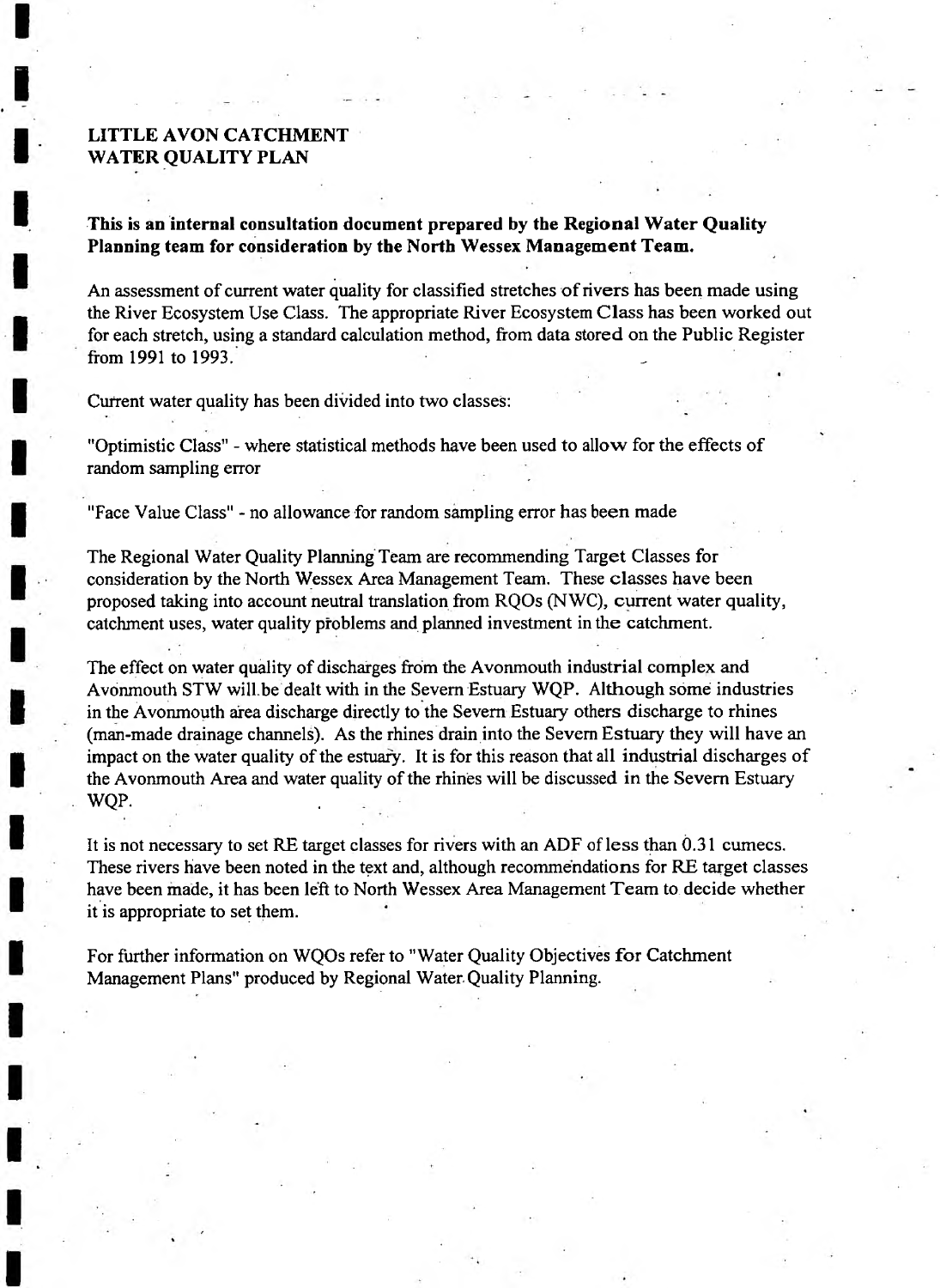

NRA South Western Region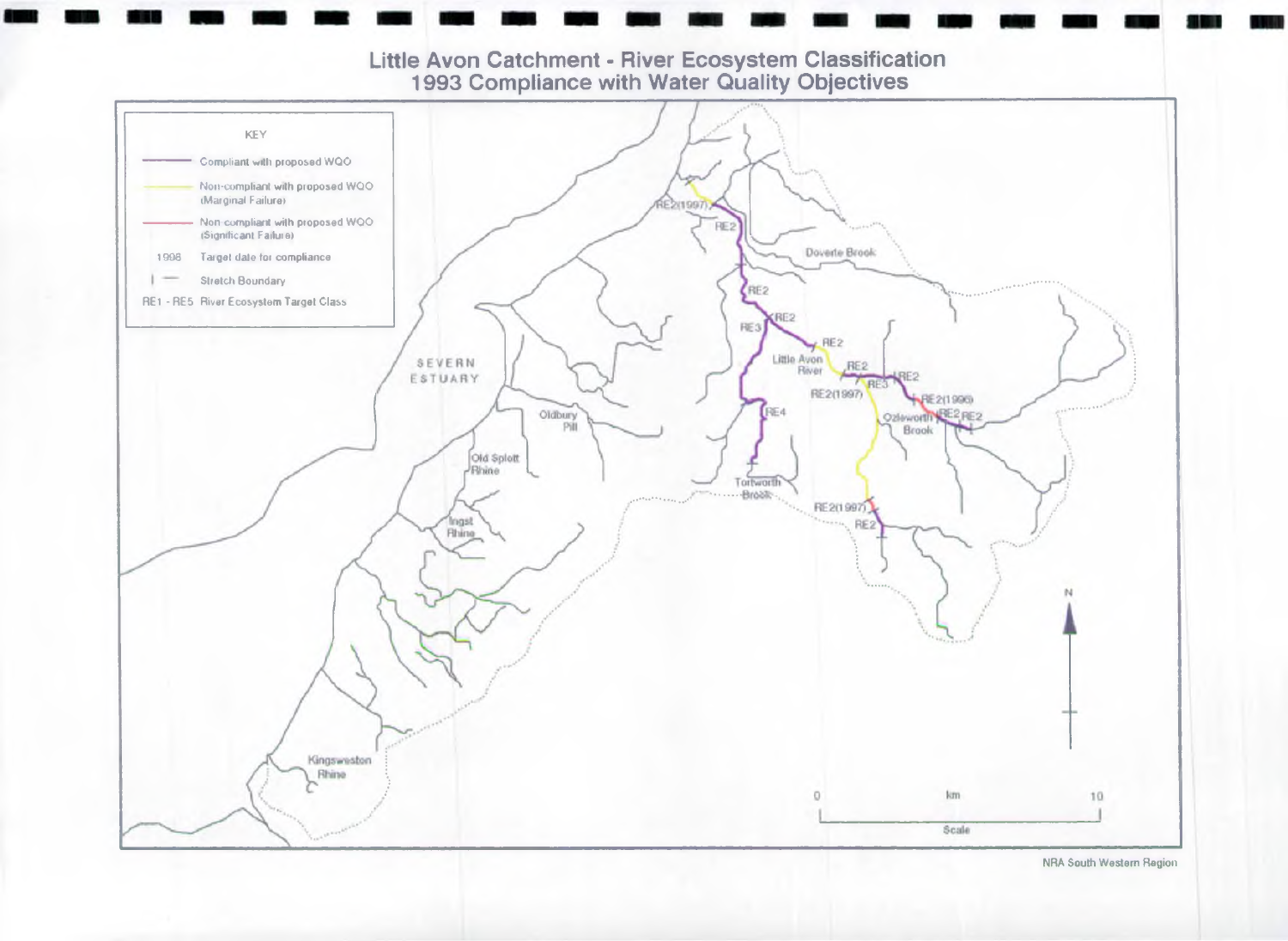### **LITTLE AVON CATCHMENT DATA ANALYSIS TO ASSIGN WQOs**

#### **1. LITTLE AVON**

The Little Avon has NWC RQOs of IB and 2A which "neutrally translates" to RE 2 and RE 3 respectively:

|     | RQO NGR (From) | NGR (To)              |
|-----|----------------|-----------------------|
| 1 B | ST 666 999     | $\sqrt{5}$ ST 711 940 |
| 2Α  | ST 711 940     | ST 724 930            |
| 1B  | ST 724 930     | ST 733 879            |

The Little Avon achieved RE 2 or RE 3 (Face Value and Optimistic) in the 1993 classification. The following stretches attained RE 2 in both the Face Value and Optimistic Classification:

| <b>URN</b> | <b>STRETCH</b>                           |
|------------|------------------------------------------|
| 23130504   | Wickwar to Southwood Farm                |
| 23130402   | Confluence with Ozleworth Brook to Works |
| 23130401   | Damery to confluence with Doverte Stream |

In the stretch from Southwood Farm to B4060 (23130505) RE 3 is attained (Face Value and Optimistic Classification) This is due to low DO (66.4% sat, 90%ile Face Value and 69.2% sat, 90%ile Optimistic) and elevated concentrations of BOD (4.2 mg/1, 90%ile Face Value and 3.7 mg/1, 90%ile Optimistic). The next stretch from the B4060 to confluence with Ozleworth Brook is also affected by a marginally higher BOD level in the Face Value Classification (4.0 mg/1, 90%ile) which places this stretch into RE 3 however in the Optimistic Classification RE 2 in achieved.' This is an area of agricultural activity which the Area Water Quality Officers have been targeting and the main discharge, Wickwar STW, has received maintenance improvements over the past few years. There has been a noticeable improvement in the water quality since September 1993 at the monitoring site 23130505.

The stretch from Charfield STW to Damery (23130407) achieves RE 3 in the Face Value Classification due to elevated concentrations of total ammonia (0.63 mg/1,90%ile). However the historical data shows this class is due to one random sample taken at 02.30 on 18 March 1991:

| Date           | $DO -$ |               | BOD TOT AMM NH3 NON-IO |       |                          | PH  |
|----------------|--------|---------------|------------------------|-------|--------------------------|-----|
|                |        | $\%$ sat mg/l | mg/l                   | mg/l  |                          |     |
| 18 Mar 91 0230 |        |               | 13.9                   |       | $\overline{\phantom{a}}$ |     |
| 18 Mar 91 1445 | 92     |               |                        | .0045 |                          | 8.2 |

This is not typical of the total ammonia results and it is suggested that as this result is suspect it should be discounted. In the Optimistic Classification RE 2 is achieved.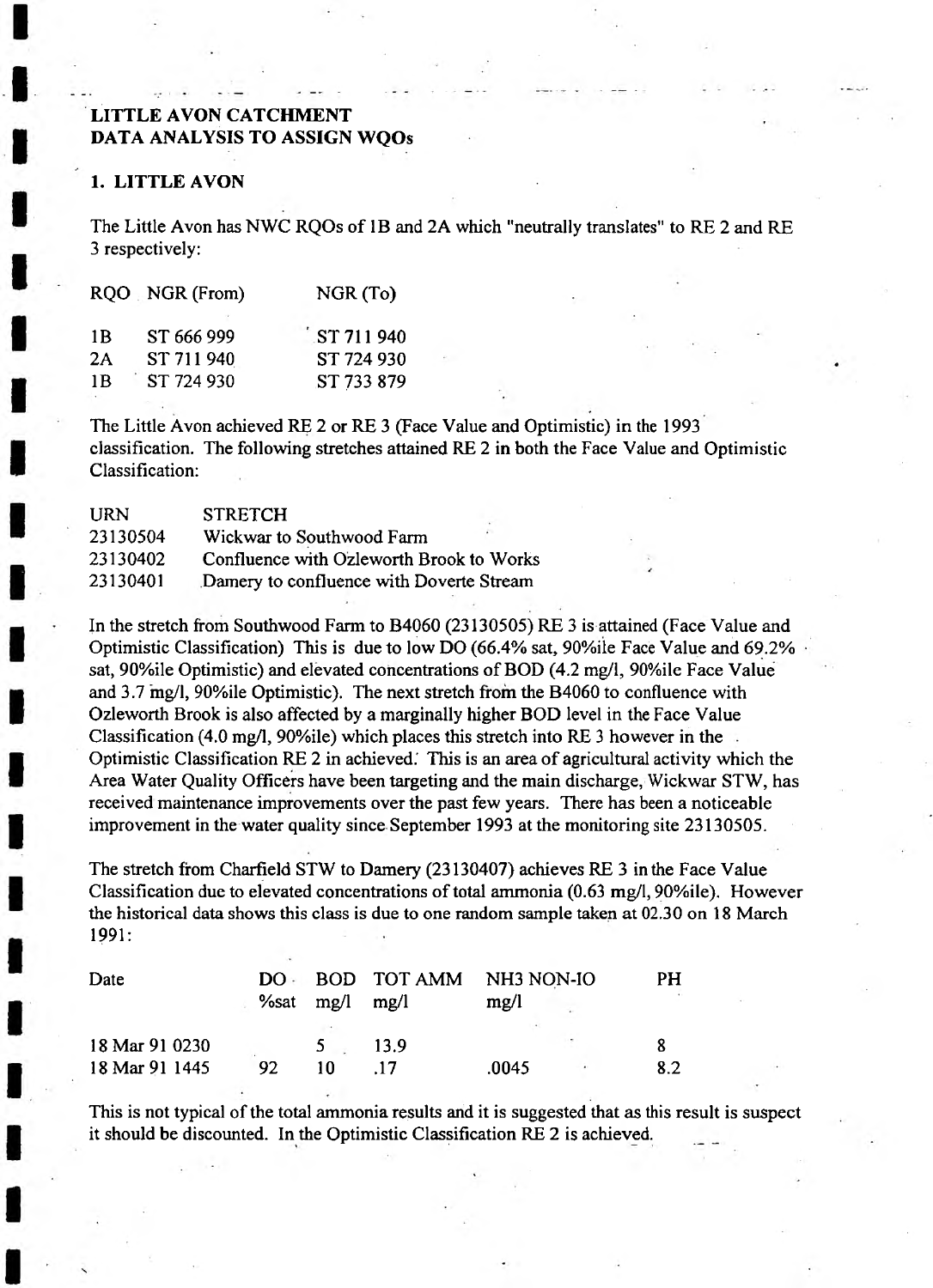The lowest stretch confluence with Doverte Brook to Hook Stream achieves RE 3 in the Face Value Classification due to slightly elevated concentrations of BOD (4.3 mg/1, 90%ile). This could be due to land use since the land along the Severn Estuary foreshore and lower half of the Little Avon is flat and comprised of heavy clay based soils and is principally utilised for intensive dairy farming although some of the poorer land is used for sheep, particularly during Winter months. This stretch is also influenced by the water quality of the Doverte Brook, however the monitoring site (23130102) currently lies upstream of the confluence. In the Optimistic Classification RE 2 is achieved.

In the fisheries survey of the Huntingford Mill site a wide range of species was reported. These included minnows, stone loach, roach, eels, grayling, brown trout, perch, gudgeon and bream. The Little Avon is a designated EC Freshwater Fish Directive stretch for salmonids from downstream of Wickwar to the sea.

#### **Target Class for the Little Avon**

In general the recommended class for the Little Avon is RE 2. This is currently being achieved at:

| <b>URN</b> | <b>STRETCH</b>                           |
|------------|------------------------------------------|
| 23130504   | Wickwar to Southwood Farm                |
| 23130402   | Confluence with Ozleworth Brook to Works |
| 23130407   | Works to Damery (suspect random result)  |
| 23130401   | Damery to confluence with Doverte Stream |

At the stretches Southwood Farm to confluence with Ozleworth Brook (23130505, 23130502) a short term target of RE 2 (1997) is recommended. The Area Water Quality ' Officers have been targeting the agricultural inputs in this area and improvements have been particularly noticeable at site 23130505.

At the stretch confluence with DoVerte Brook to Hook Stream (23130102) a short term target of RE 2 (1997) is recommended.

#### **2. TORTWORTH BROOK**

The 1990 NWC Classification for the Tortworth Brook was IB and this has been recommended as the RQO by the North Wessex Area. RQO IB "neutrally translates" to RE 2.

The 1993 RE Face Value Classification placed the stretch Cromhall to Eastwood Park (23160109) in RE 4 due to low DO (58.8 %sat, 90%ile). This is marginally better in the Optimistic Classification, however this stretch still only achieves RE 3 due to low DO (61.7 %sat, 90%ile). The lower stretch Eastwood Park to confluence with Little Avon achieves RE 3 in the Face Value Classification. This is due to a marginal BOD level (4.0 mg/1, 90%ile) and the DO level has improved to RE 1. In the Optimistic Classification RE 2 is achieved.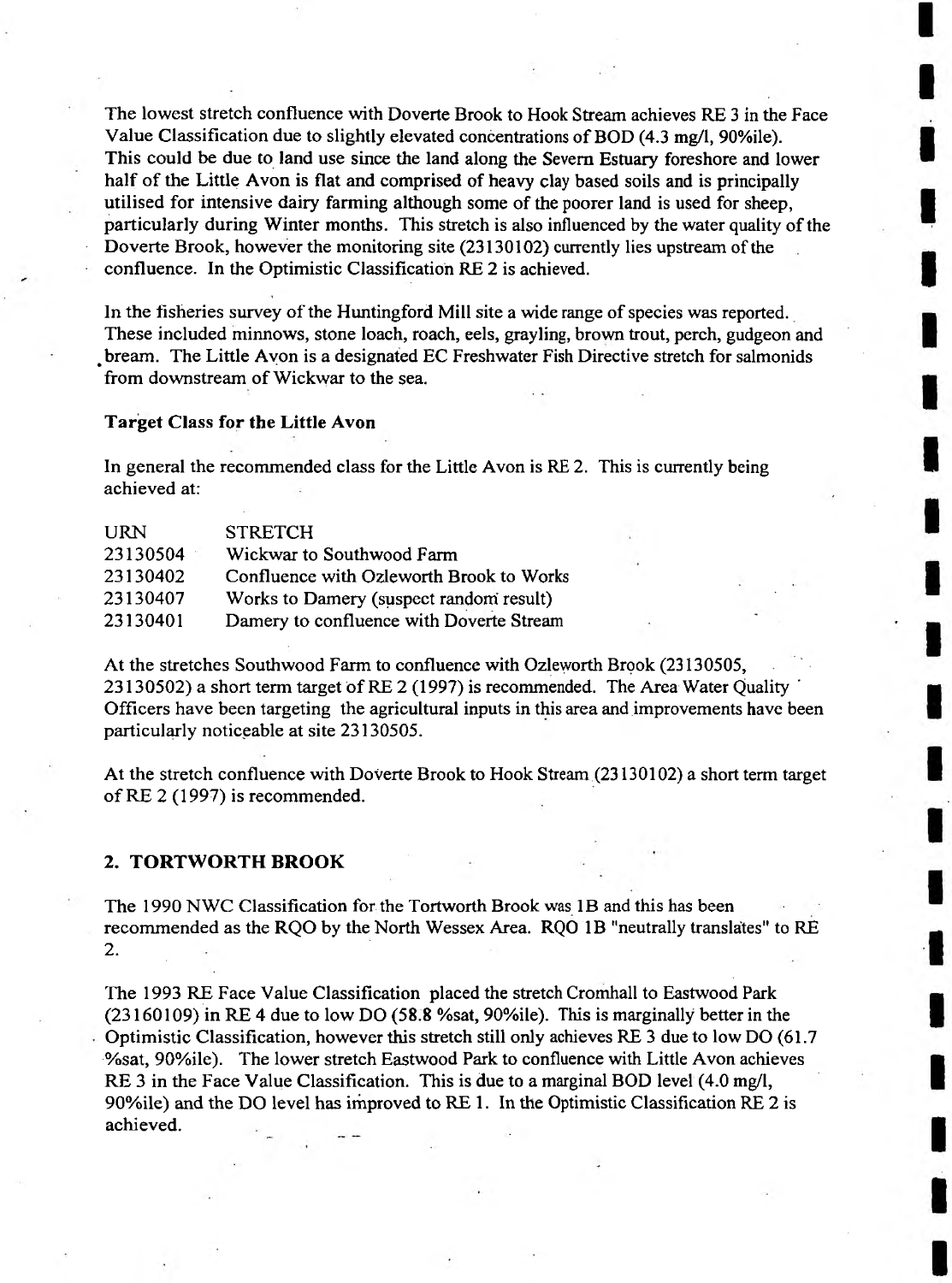The Tortworth Brook has an ADF of less than 0.31 cumecs on a"clay soil with little' groundwater influence. The larger discharges into the Tortworth Brook are Cromhall STW, Leyhill Prison and Eastwood Park STW. Leyhill Prison is a crown property and is currently unconsented but will receive a consent in the future review of crown properties. Eastwood Park currently is not meeting its consent and the situation is being kept under surveillance by the Area Water Quality Officers. Cromhali STW has no enforcement problems at present.

The fisheries survey at Falfield showed a wide range of fish present in the Tortworth Brook consisting of brown trout, eels, bullheads, gudgeon, stickleback, stone loach and minnows.

#### **Target Class for the Tortworth Brook**

The Tortworth Brook has an ADF of less than 0.31 cumecs and does not need to be included in the WQO Classification. However, if North Wessex Area Management Team wish to include Tortworth Brook the following recommendations for Target Classes are made:

1. For the stretch from Cromhall to Eastwood Park (23160109) a Target Class of RE 4 with a visionary target of RE 3 to protect the cyprinid designation under the EC Freshwater Fish Directive. »

2. For the stretch from Eastwood Park to confluence with the Little Avon a Target Class of RE 3 is recommended.

#### **3. DOVERTE BROOK**

The 1990 NWC Classification for the Doverte Brook was 2A and this has been recommended as the RQO by North Wessex Area. RQO 2A "neutrally translates" to RE 3.

In the 1993 RE Classification the stretch North Nibley to confluence with the Little Avon (23140103) achieves RE 3 Face Value and RE 2 Optimistic. The Face Value of RE 3 is due to an elevated concentration of BOD (5.0 mg/1, 90%ile).

The Doverte Brook has an ADF of less than 0.31 cumecs. The catchment is intensively farmed and the water course receives the discharge from North Nibley STW. The fisheries section survey in August 1994 showed a deterioration in the number of species reported in the Doverte Brook and only bullheads, stone loach, eels and brook lamprey were found. There was concern about the water quality and the Area Water Quality Officer was informed.

#### **Target Class for the Doverte Brook**

The monitoring site on the Doverte Brook is being deleted under the 1995 GQA review as the watercourse has a flow of less than 0.31 cumecs.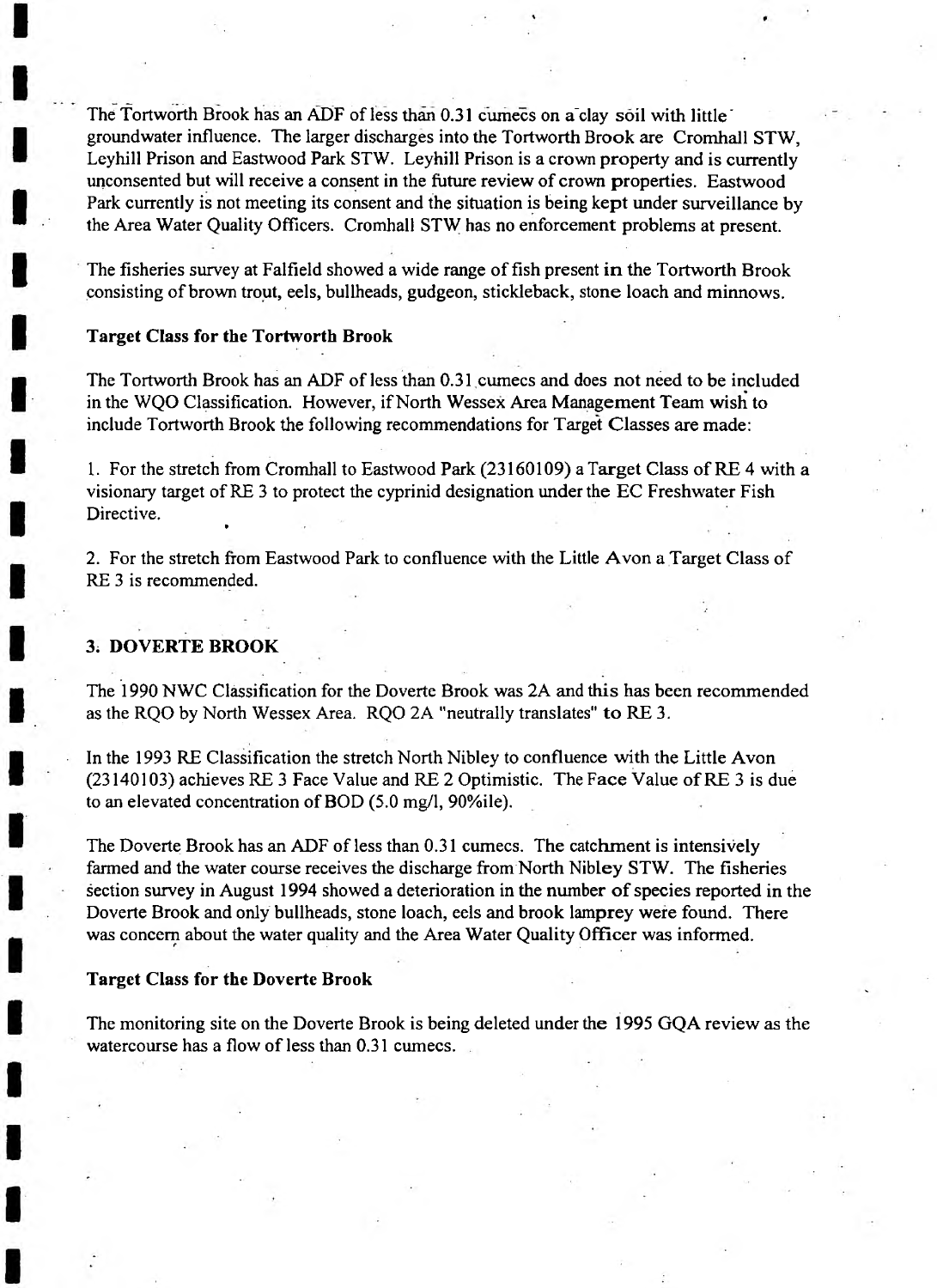#### **4. OZLEWORTH BROOK**

URN STRETCH

Ozleworth Brook has a NWC RQO of IB and 2A which "neutrally translates" to RE 2 and RE 3 respectively. In the 1993 RE Classification the Ozleworth Brook achieved RE 2 or RE 3 (Face Value and Optimistic).

The following stretches achieved RE 2 in the Face Value and Optimistic Classifications:

| 23170603 | Wortley to confluence with Kilcott Stream   |
|----------|---------------------------------------------|
| 23170503 | Confluence with Kilcott Stream to Nind Farm |
| 23170309 | Gatehouse to Wotton under Edge STW          |

The stretch Nind Farm to Gatehouse achieved RE 3 (Face Value and Optimistic Classifications). This is due to low DO and to elevated concentrations of total ammonia:

|                | - FV CLASS<br>90%ile | OPT CLASS<br>90%ile |  |
|----------------|----------------------|---------------------|--|
|                |                      |                     |  |
| DO             | $65.9%$ sat          | $68.2%$ sat         |  |
| <b>TOT AMM</b> | $0.71 \text{ mg/l}$  | $0.64 \text{ mg}/1$ |  |

The Hams Gulley Brook drains an intensively farmed area and impacts on the water quality of the Ozleworth Brook. Also Alderley Trout Farm and Nind Mill Fish Farm discharge into the Ozleworth Brook and the Area Water Quality Officers have been targeting this area. Routine monitoring data shows that water quality in this stretch has improved since 1992.

The lowest stretch from Wotton under Edge STW to confluence with the Little Avon achieves RE 3 in both the Face Value and Optimistic Classifications due to elevated concentrations of BOD (4.8 mg/1, 90%ile Face Value and 4.3 mg/1, 90%ile Optimistic) and total ammonia (0.64 mg/1, 90%ile Face Value and 0.56 mg/1, 90%ile Optimistic). This stretch is influenced by the discharge from Wotton under Edge STW, however there appears to have been an improvement since June 1992.

Capital works were carried out at Wotton under Edge STW under AMP 1 leading to the upgrading of the performance of the works and downstream water quality. However the consent has not been reviewed to reflect these improvements and Wessex Water have been notified (AMP2 meeting, 5.1.95) that a consent review will be carried out.

Wotton under Edge STW has been identified for minor improvements under AMP2 under containment of effluent load. Wessex Water have confirmed this would be with respect to current performance, not consent conditions.

In the fisheries survey the site at Hill Mill reported brown trout and bullheads, the Kingswood site was disappointing and the Lower Bams Farm reported minnows, stone loach, brown trout, eels, bullheads, grayling and gudgeon.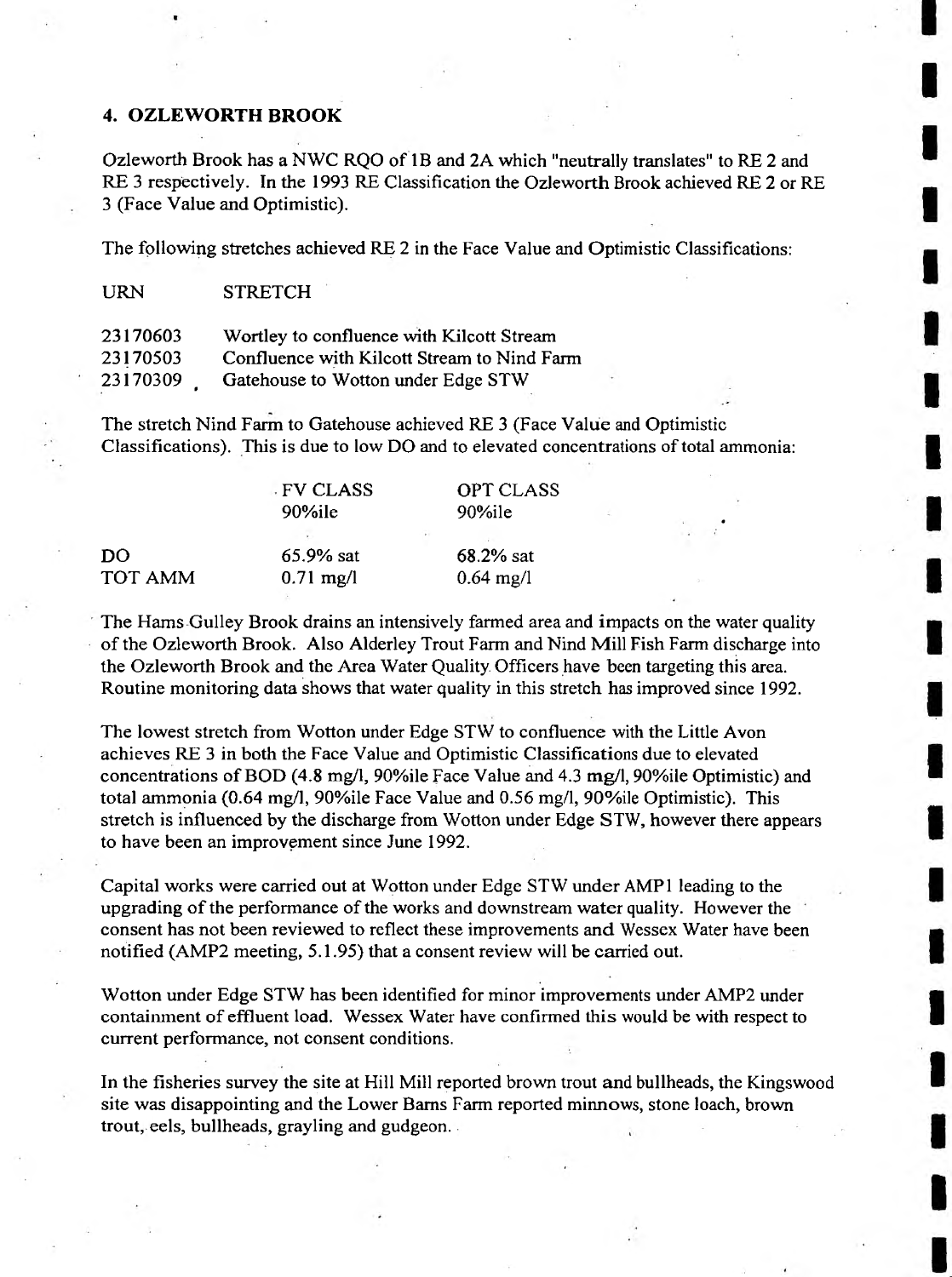#### **Target Class for Ozleworth Brook '**

The following Target Classes are recommended for the Ozleworth Brook:

1. For the stretches Wortley to Nind Farm (23170603, 23170503) and Gatehouse to Works (23170309) a Target Class of RE 2 is recommended.

2. For the stretch from Nind Farm to Gatehouse (23170501) a short term Target Class of RE 2 (1996) is recommended.

3. For the stretch Works to confluence with Little Avon (23170302) a Target Class of RE 3 is recommended along with a visionary target of RE 2 which will protect the salmonid use of this stretch.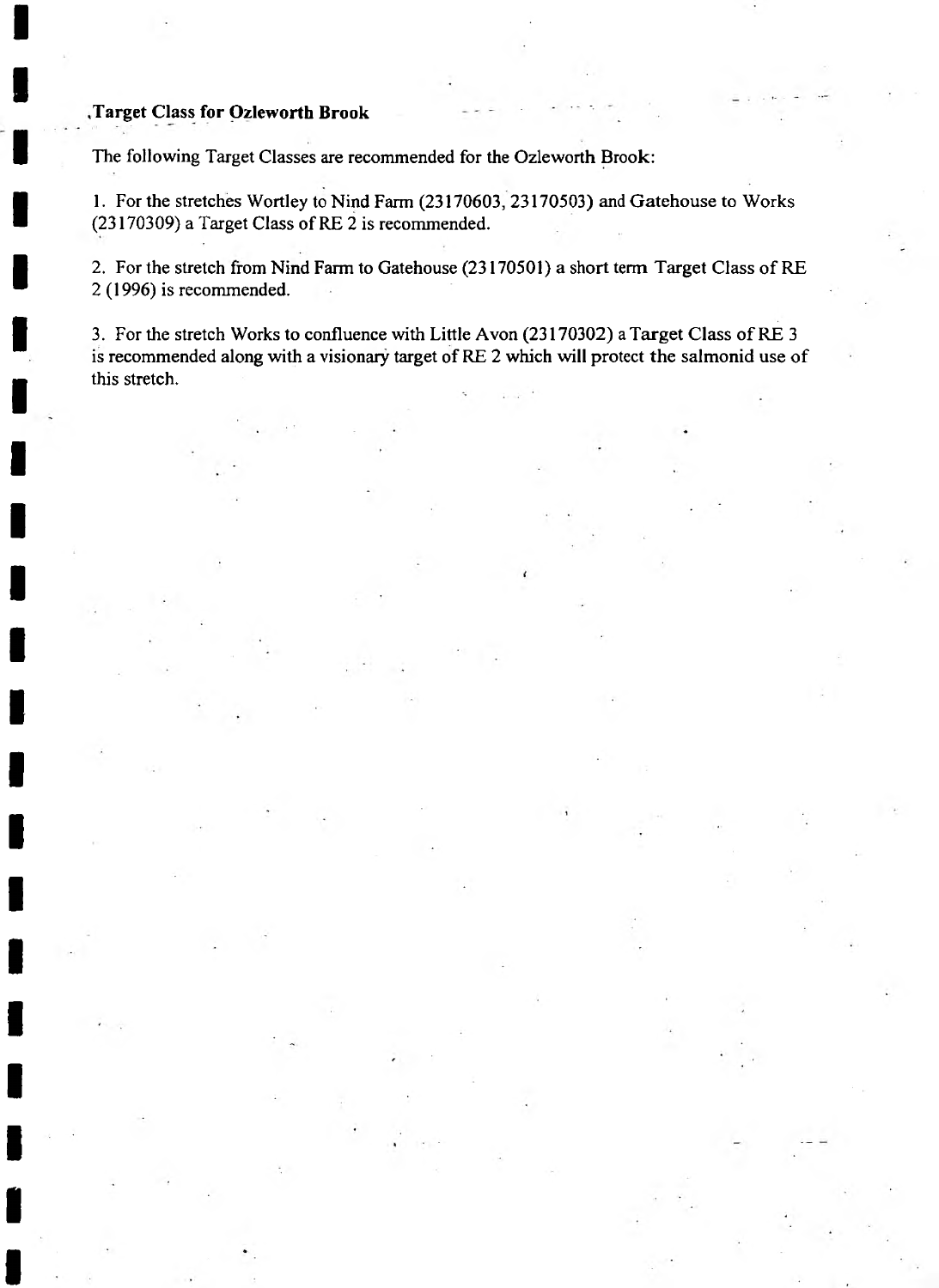

Little Avon Catchment -1993 General Quality Assessment

NRA South Western Region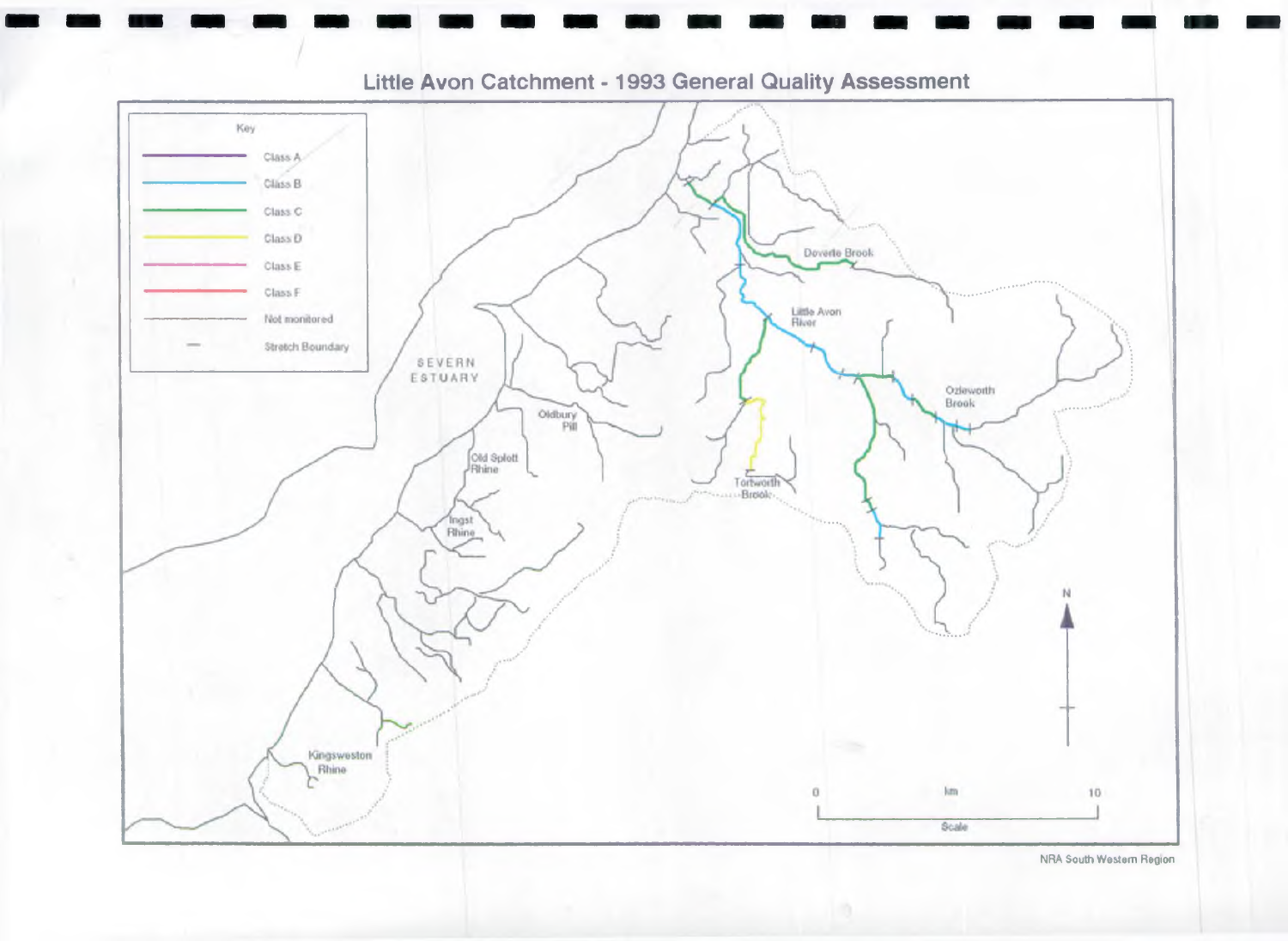#### **GENERAL QUALITY ASSESSMENT**

An assessment of water quality in the catchment has been made using the General Quality Assessment (GQA) chemical grading using data stored on the Public Register from 1991 to 1993.

The 1993 river quality survey indicated that the catchment was mostly of good quality (Class B). However some stretches of fair quality (Class C) were found on the Little Avon (Southwood Farm to confluence with Ozleworth Brook and confluence with Doverte Brook to Hook Stream), on the Ozleworth Brook (Nind Farm to Gatehouse and Works to confluence with Little Avon), on the Tortworth Brook (Eastwood Park to confluence with. Little Avon) and on the Doverte Brook (North Nibley to confluence with Little Avon). One stretch of fair quality (Class D) was found on the Tortworth Brook (Cromhall to Eastwood Park).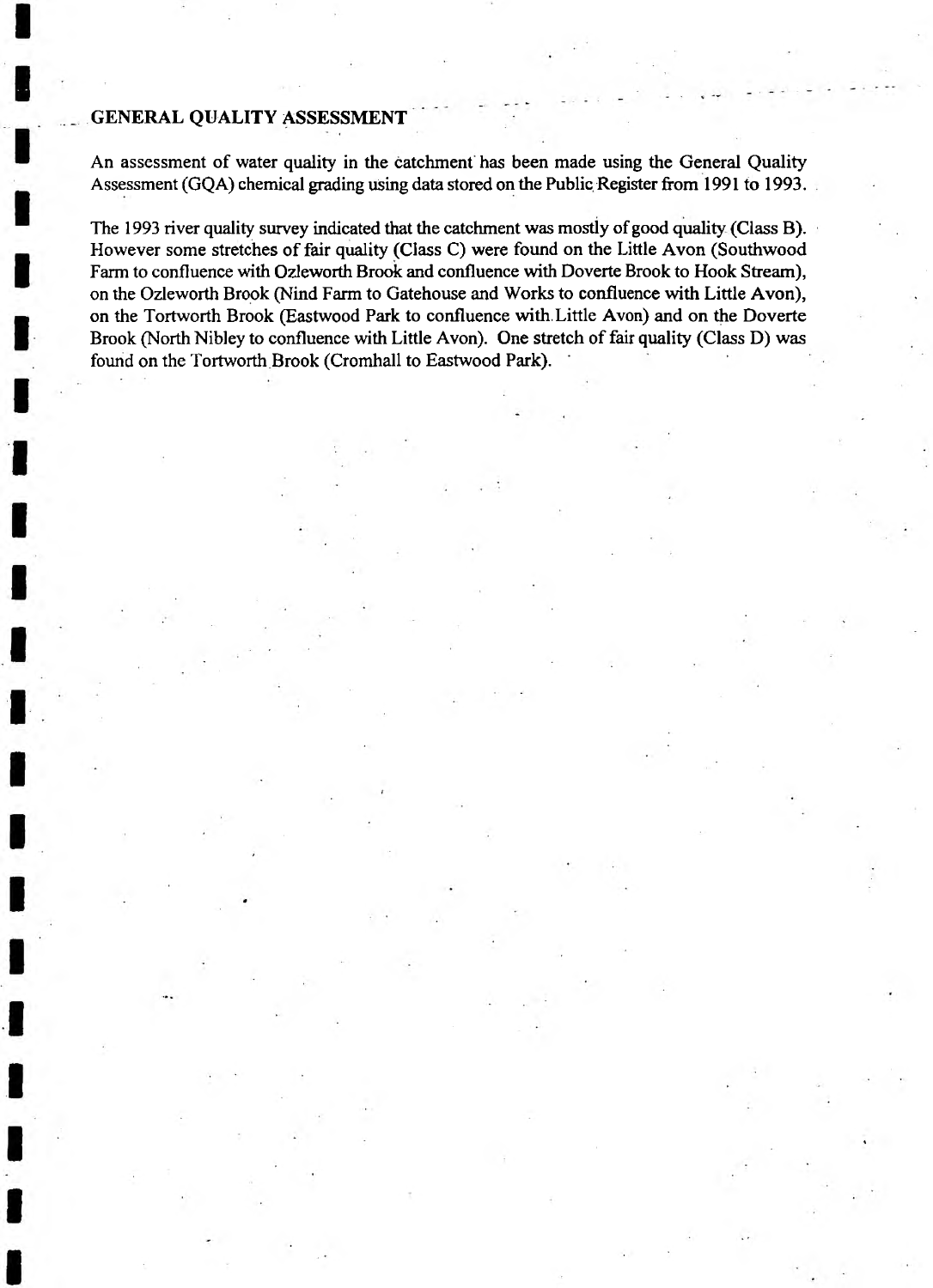

NRA South Western Region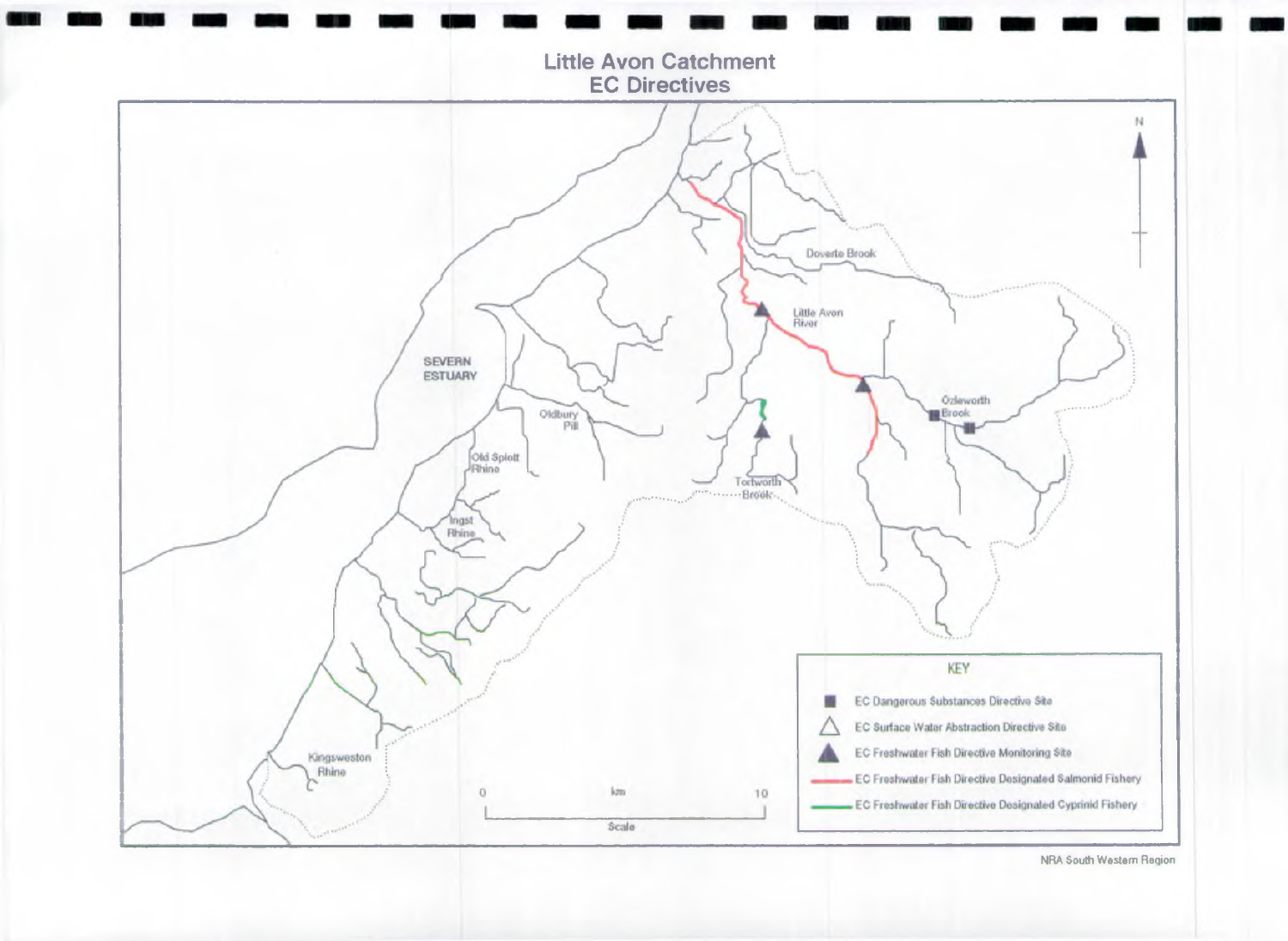#### **LITTLE AVON CATCHMENT MONITORING OF EC DIRECTIVES**

#### **1. EC FRESHWATER FISH DIRECTIVE**

- 1.1 The Little Avon from downstream of Wickwar to Sea has been designated as salmonid fishery. The monitoring sites at Charfield (23130502) and downstream of Michaelwood STW (23130424) were within the imperative standards from 1991 to 1993.
- 1.2 Tortworth Lake at Leyhill has been designated as cyprinid fishery. The monitoring site is upstream of the lake on the Tortworth Brook at Abbotside (23160109). During the years 1991 to 1993 the monitoring site was within the imperative standards.

#### **Recommendations**

- 1. It is recommended that the Tortworth Lake designation is reviewed since it is used as a trout fishery according to NRA Severn Trent Region (Fisheries Section).
- 2. It is recommended that the monitoring site for Tortworth Lake is reviewed as it lies upstream of the lake on Tortworth Brook.

#### **2. EC DANGEROUS SUBSTANCES DIRECTIVE**

#### **2.1 LIST I SUBSTANCES**

There are no designated List I sites in the catchment.

#### **2.2 LIST II SUBSTANCES**

Alderley Trout Farm was consented in 1986 as a discharger for copper  $(50 \mu g/l$  maximum) into the Ozleworth Brook. This is a List II substance and during 1991 - 1993 compliance was achieved in the receiving water.

Nind Mill Fish Farm was consented in 1986 as a discharger for copper (50  $\mu$ g/l maximum) into the Ozleworth Brook. This is a List II substance and during 1991 - 1993 compliance was achieved in the receiving water.

#### **Recommendation**

It is recommended that a review takes place of fish farms designated under the EC Dangerous Substances Directive to ensure that a consistent approach is taken for the south western region.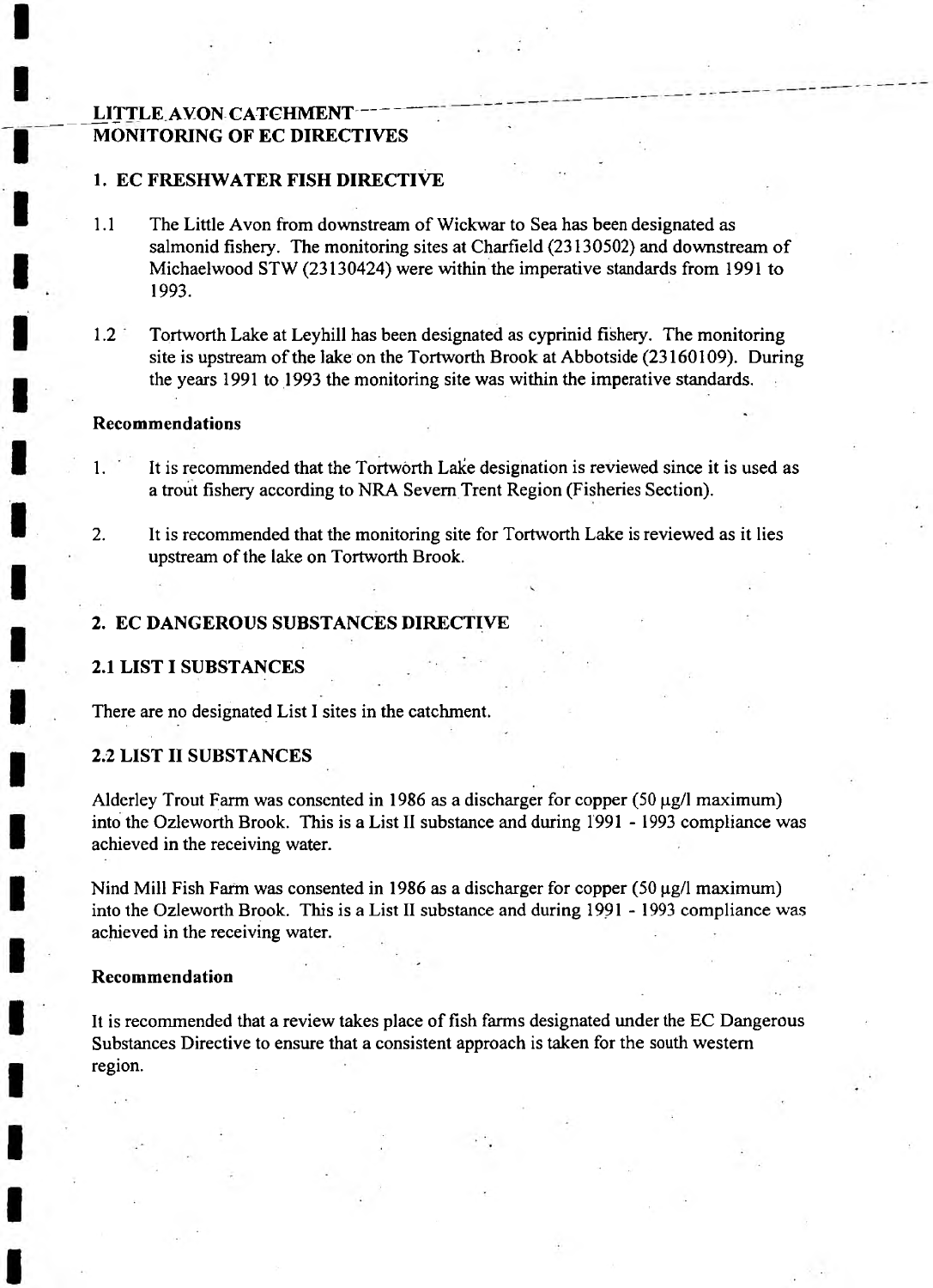### **AMP 2**

Wotton under Edge STW is listed in the Wessex AMP2 guidelines as requiring work under Priority IE "Containment of the Effluent Load within that Implicit in Confirmed Consents".

|                         |                                   | <b>Current Consent</b> |                                   | <b>Proposed Consent</b> | Parametric<br>$95\%$ ile                                                                                                            | Impact of<br>current |  |  |
|-------------------------|-----------------------------------|------------------------|-----------------------------------|-------------------------|-------------------------------------------------------------------------------------------------------------------------------------|----------------------|--|--|
|                         | <b>DWF</b><br>(m <sup>3</sup> /d) | Conditions             | <b>DWF</b><br>(m <sup>3</sup> /d) | Conditions              | Performance<br>performance<br>$(1991-1993)$<br>on d/s water<br>quality<br>17/36/4<br>Current<br>performance<br>meets new<br>consent |                      |  |  |
| Wotton<br>under<br>Edge | 980                               | 40/50/20               | 1200                              | 30/40/15                |                                                                                                                                     |                      |  |  |

See Section Data Analysis to Assign WQOs - Ozleworth Brook for further details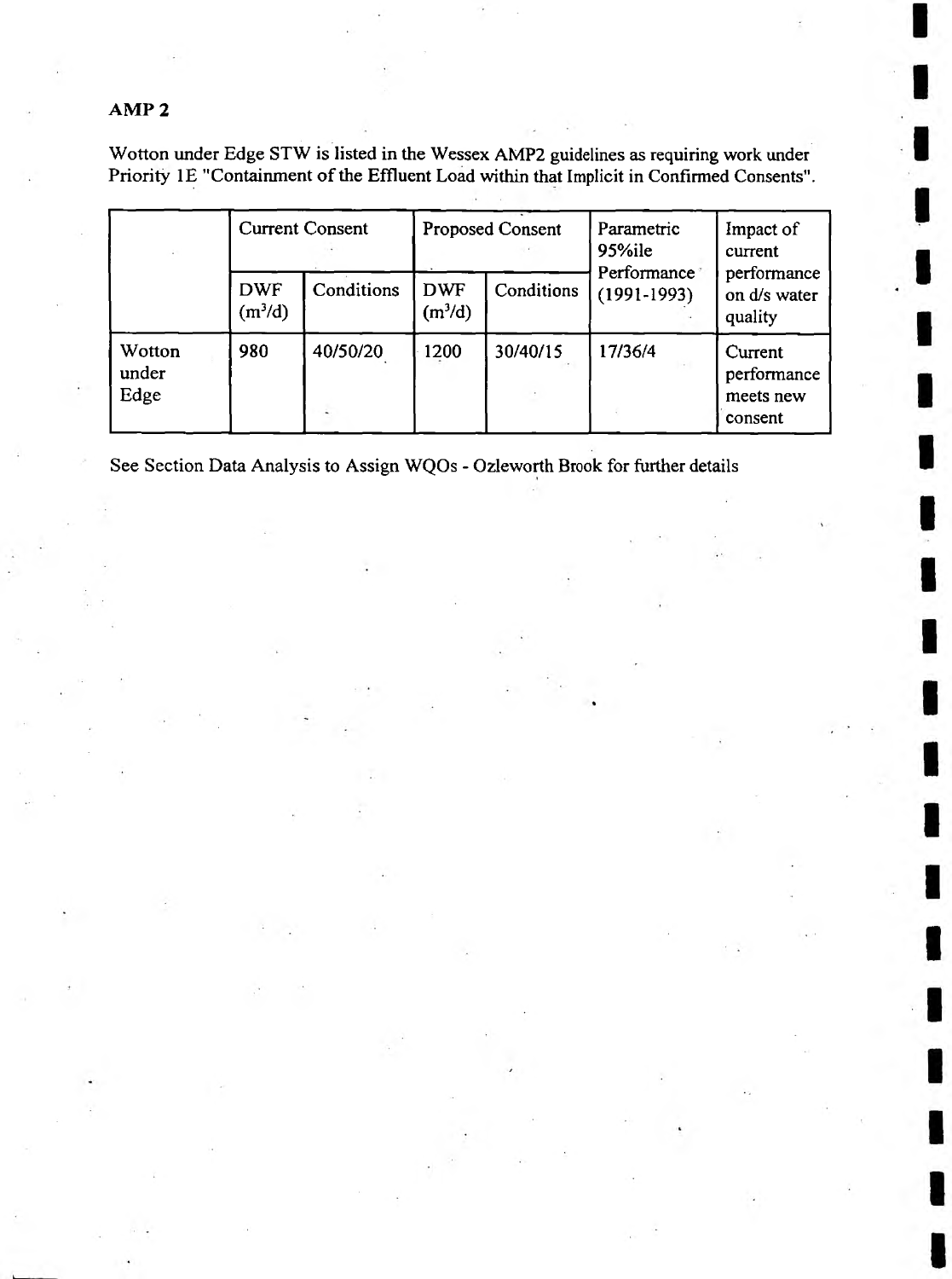#### **SUGGESTIONS FOR WATER QUALITY ISSUES**

#### **1. FARMING ACTIVITY**

The water quality in the following stretches is affected by farming activities:

| <b>RIVER</b>    | <b>STRETCH</b>                              |
|-----------------|---------------------------------------------|
| Little Avon     | Southwood Farm to B4060                     |
|                 | B4060 to confluence with Ozleworth Brook    |
|                 | Doverte Brook to Hook Stream                |
| Doverte Brook   | North Nibley to confluence with Little Avon |
| Ozleworth Brook | <b>Impact of Hams Gulley Brook</b>          |

Where the Area Water Quality Officers have been targeting the impact of farming activities (eg Southwood Farm to B4060) there has been a noticeable improvement in water quality

#### **2. FISH FARMS**

The water quality in the following stretch is affected by the activities of fish farms:

RIVER STRETCH Ozleworth Brook Nind Farm to Gatehouse

The Area Water Quality Officers have been targeting this problem and the routine monitoring data shows an improvement in water quality since 1992

#### **3. CROWN PROPERTY DISCHARGES**

Tortworth Brook receives the discharge from Leyhill Prison. This is a crown property which in the past was crown exempt and did not require a consent to discharge. However the NRA can now issue consents on such properties and a future review should set consents for crown properties including Leyhill Prison.

#### **4. FISH FARMING (P Hart)**

A number of relatively small, commercial trout fish farms are located at the confluence of the Ozleworth Brook and main Little Avon, just upstream of the urban settlement of Kingswood. Each fish farm is subject to abstraction and discharge consenting and although compliance is generally satisfactory there is a perception amongst the residents of Kingswood that the farms are responsible for a variety of local problems including deterioration of water quality, diminishment of natural fish numbers, low flows during summer and flooding during winter. Although much has been done to reassure local people that their fears are largely unfounded,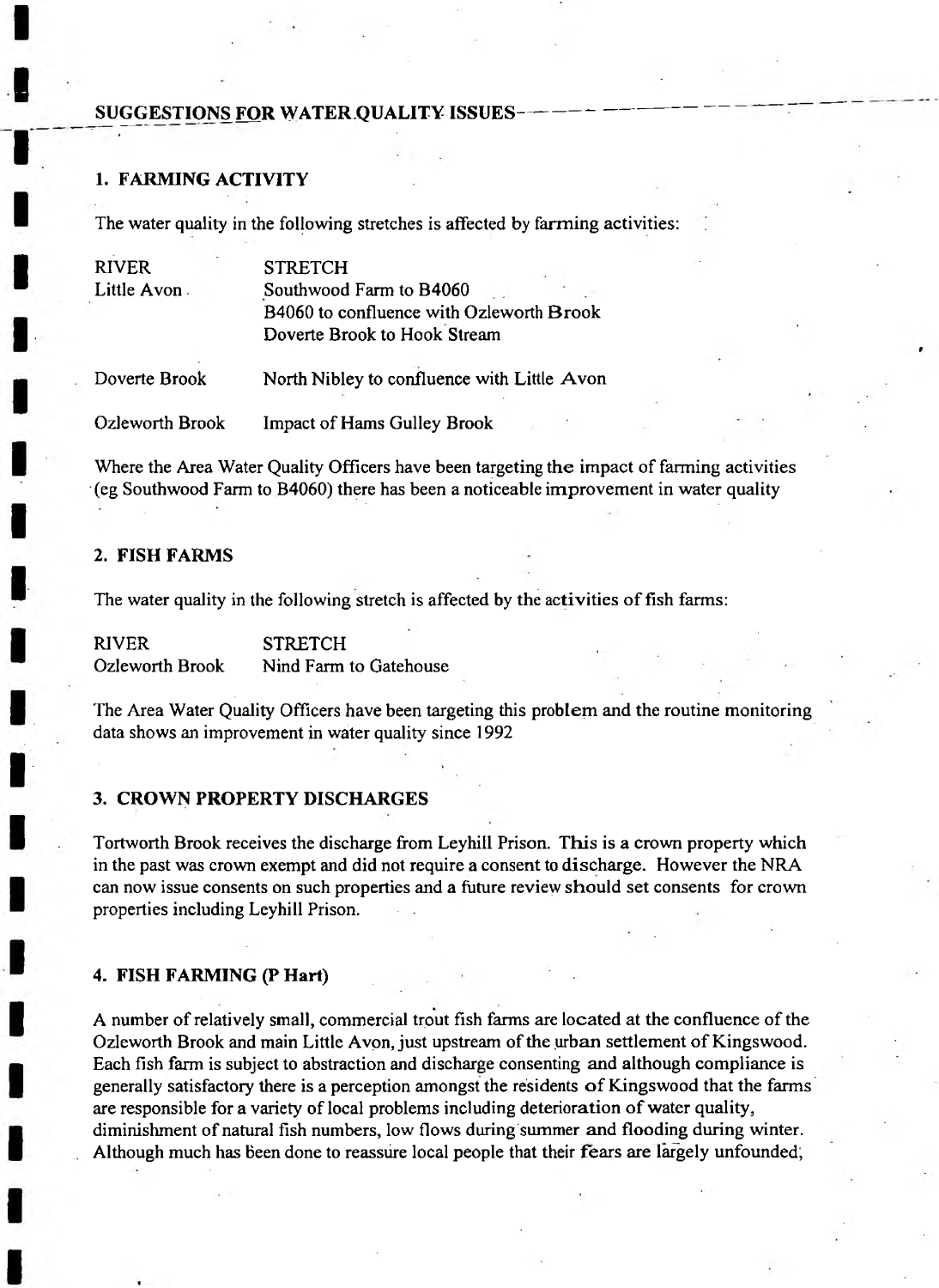largely through liaison with Kingswood Parish Council, they remain unconvinced and continue to voice their complaints via both NRA South Western and Severn Trent Region.

One complaint which has often been voiced and which to some small degree may be substantiated is that the flow regime through the fish farms is not strictly as specified on the various licences leading to localised deprivation of water from some of the various small back channels and mill races that are a local feature of the river.

#### **Options**

Conduct a thorough review of the flow management practices through the fish farms and where these are found to be at variance with what is specified either change the licences to more accurately reflect actual practices or enforce against transgressions.

Undertake a thorough chemical and biological survey of the Ozleworth Brook and Little Avon upstream and downstream of the fish farms to determine whether there is any detectable change in water quality and use this information as the basis of consent enforcement or revision if found to be appropriate.

#### **5. OVERLOADED SEWERAGE (P Hart)**

Sewage effluent from the urban settlements of Kingswood and Wotton under Edge is conveyed to a treatment works on the downstream side of King wood for disposal. Wotton under Edge is at a considerable elevation from the works and the main trunk sewer operates at great flow velocity. The sewer is old and overloaded and frequently discharges, both via consented storm overflows to the Dyers Brook and via surcharging manhole covers on agricultural land. The latter occurrence in particular has been the cause of complaint from land owners and operators.

Wessex Water have begun discussions regarding the Drainage Area Plan for the Kingswood and Wotton under Edge area and, although in the early stages it was suggested that improvements may be made to the infrastructure, more recent discussions have indicated that the cost of this may be considered prohibitive and changes to the operation of storm overflows are now being suggested to prevent surcharging manhole covers.

#### **Options**

Undertake modelling of the catchment and operation of storm overflows to establish the likely impact of increased operation. Issue revised consents taking account of modelling data, incorporating greater solids control than at present to ensure no visual deterioration brought about by increased operation.

Continue to apply pressure to Wessex Water for improvements to the sewerage infrastructure.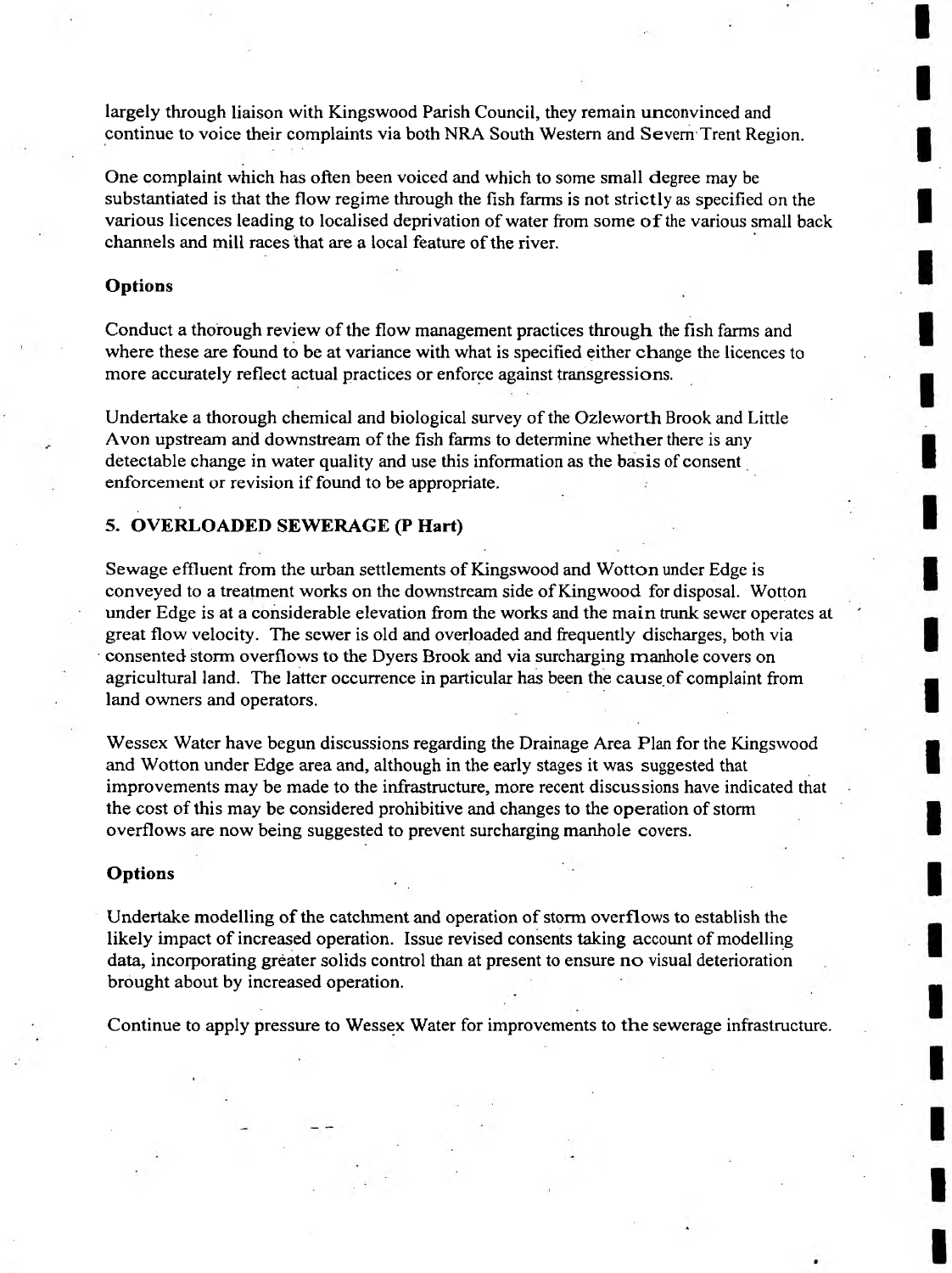#### **6-FARM DISCHARGES AFFECTING WATER QUALITY (P Hart)**

Although the water quality of the Little Avon is generally good to fair, agricultural discharges cause localised problems. Accidental discharges cause temporary water quality problems in the main river stretches and intermittent and permanent discharges of slurry, silage and runoff from land lead to an ongoing poor quality in several of the minor tributaries and headwaters.

#### **Options**

Organise strategic investigation of minor tributaries to identify those farms causing pollution and ensure steps are taken to eliminate the polluting discharges.

Work with MAFF and other bodies towards the establishment of riverside buffer zones and set aside areas.

#### **7. IMPACT OF LOW FLOWS (P Hart)**

There is concern amongst the residents of the urban settlement of Kingswood that summer flows in the Little Avon which runs through the town have diminished substantially in the past decade. Although local perception is that this is due to the impact of fish farming this is unlikely to be the case as although fish farming requires substantial volumes of river water, none is permanently removed from the system. There are no known major abstractions of surface or groundwater within the catchment upstream of Kingswood.

#### **Options**

Conduct seasonal flow monitoring investigations and compare with historical records.

Ensure all licensed abstractors are operating within specified conditions. Increase frequency of checks for non-licensed abstractions.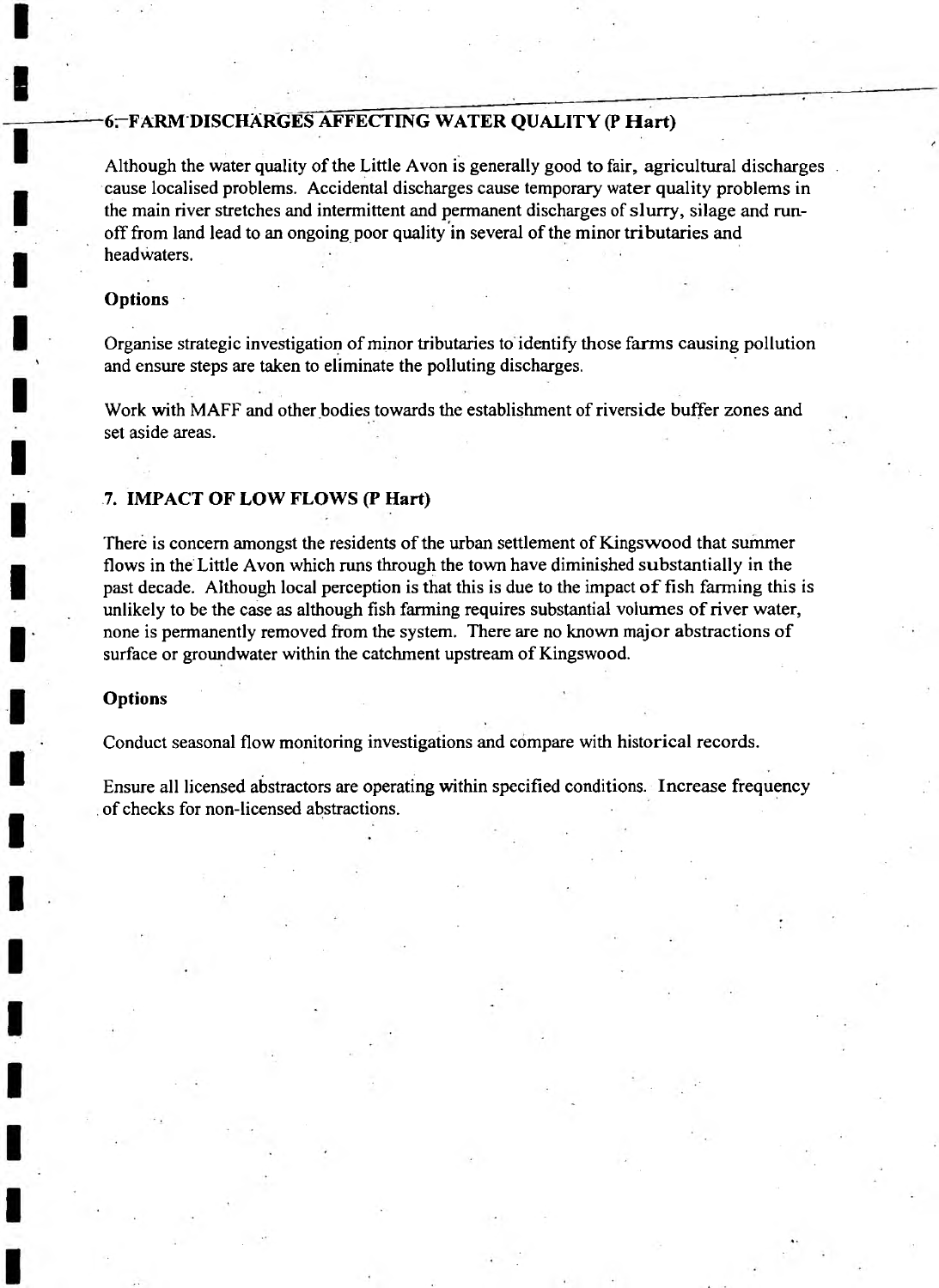| <b>APPENDIX1</b>     |                                        |          |                    |           |             |              |                |                                     |            |                  |
|----------------------|----------------------------------------|----------|--------------------|-----------|-------------|--------------|----------------|-------------------------------------|------------|------------------|
| <b>RIVER NAME</b>    | <b>STRETCH</b>                         | URN      | <b>NGR</b>         | RQO       | <b>FISH</b> |              |                | 1993 FV 1993 OP MAR. FAIL SIG. FAIL |            | TARGET           |
|                      |                                        |          |                    |           |             | <b>CLASS</b> | <b>CLASS</b>   |                                     |            | <b>CLASS</b>     |
|                      |                                        |          |                    |           |             |              |                |                                     |            |                  |
| LITTLE AVON          | WICKWAR-SOUTHWOOD FM                   | 23130504 | IST 728 889        | 1B        | S.          | $\mathbf{2}$ | $\overline{2}$ |                                     |            | 2 <sub>1</sub>   |
| ILITTLE AVO <b>N</b> | SOUTHWOOD FM-B4060                     | 23130505 | ST 727 897         | 1B        | S           | 3            | 3              |                                     | <b>YES</b> | 2(1997)          |
| ILITTLE AVON         | B4060-CONF WITH OZLEWORTH BK           | 23130502 | ST 728 926         | 1B        | S.          | 3            | 2              | <b>YES</b>                          |            | 2(1997)          |
| LITTLE AVON          | ICONF WITH OZLEWORTH BK-WKS            | 23130402 | <b>ST 722 930</b>  | 2A        | S           | 2            | 2              |                                     |            | ا 2              |
| <b>LITTLE AVON</b>   | IWKS-DAMERY                            | 23130407 | ST 717 935         | 2A        | S.          | 3            | 2              | <b>YES</b>                          |            | $\overline{2}$   |
| <b>LITTLE AVON</b>   | DAMERY-CONF WITH TORTWORTH BK          | 23130401 | <b>ST 706 943</b>  | <b>1B</b> | S.          |              | 2              |                                     |            | $\mathbf{2}$     |
| <b>LITTLE AVON</b>   | ICONF WITH TORTWTH BK-CONF WITH FAL BK | 23130401 | <b>IST 706 943</b> | 1B        | S.          |              | $\overline{2}$ |                                     |            | 2 <sub>1</sub>   |
| <b>LITTLE AVON</b>   | ICONF WITH FAL BK-CONF WITH DOVERTE BK | 23130401 | <b>IST 706 943</b> | 1B        | S           |              | $\mathbf{2}$   |                                     |            | $\mathbf{2}$     |
| <b>LITTLE AVON</b>   | CONF WITH DOVERTE BK-HOOK ST.(ESTUARY) | 23130102 | IST 682 987        | <b>1B</b> | s           | 3            | 2              | <b>YES</b>                          |            | 2(1997)          |
| TORTWORTH BK         | ICROMHALL-EASTWOOD PK                  | 23160109 | IST 690 907        | 1B*       | C/S         |              | 3              |                                     |            | 4(visionary 3)   |
| ITORTWORTH BK        | EASTWOOD PK-CONF WITH LITTLE AVON      | 23160105 | ST 686 934         | $1B^*$    | S           |              | 2              |                                     |            | 3                |
| <b>IDOVERTE BK</b>   | INORTH NIBLEY-CONF WITH LITTLE AVON    | 23140103 | ST 699 973         | $2^*$     | S.          | 3            | 2              |                                     |            |                  |
| IOZLEWORTH BK :      | WORTLEY-CONF WITH KILCOTT STR          | 23170603 | <b>ST 767 913</b>  | <b>1B</b> | s           |              | 2              |                                     |            | 2 <sub>1</sub>   |
| IOZLEWORTH BK        | ICONF WITH KILCOTT STR-NIND FM         | 23170503 | <b>ST 7563 914</b> | 1B        | S.          |              | $\overline{2}$ |                                     |            | $\overline{2}$ ! |
| IOZLEWORTH BK        | <b>NIND FM-GATEHOUSE</b>               | 23170501 | ST 754 915         | 18        | S.          |              | 3              |                                     | <b>YES</b> | 2(1996)          |
| IOZLEWORTH BK        | <b>GATEHOUSE-WKS</b>                   | 23170309 | ST 743 927         | 1B        | S.          | 2            | 2              |                                     |            | 2.               |
| OZLEWORTH BK         | <b>IWKS-CONF WITH LITTLE AVON</b>      | 23170302 | ST 741 929         | 2A        | S :         |              | 3              |                                     |            | 3(visionary 2)   |

 $\lambda$ 

\* RQO based on 1990 NWC quality

 $\epsilon$ 

i

o)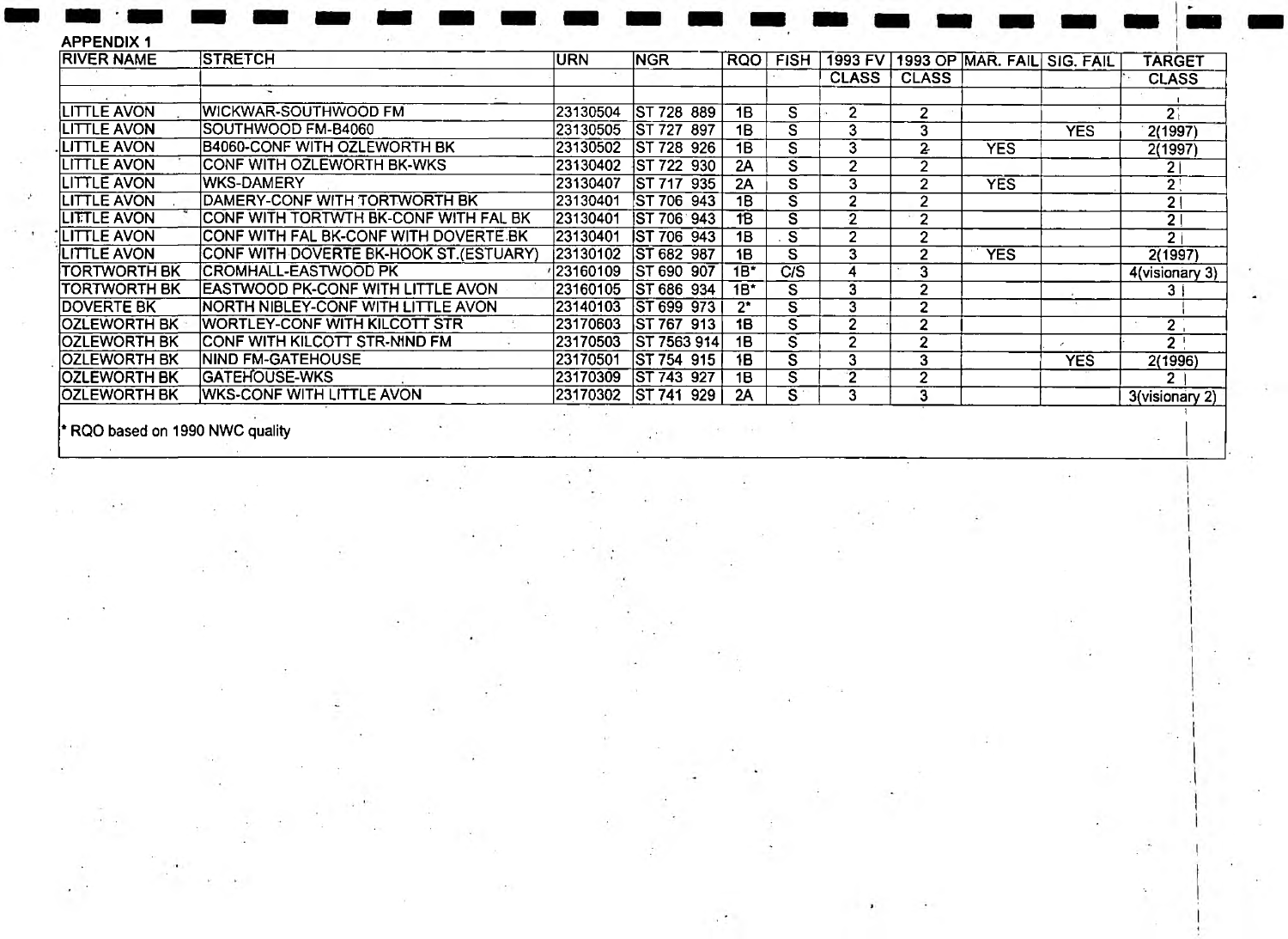#### **NATIONAL RIVERS AUTHORITY - SOUTH WESTERN REGION WATER QUALITY OBJECTIVES - RIVERS ECOSYSTEM USE CLASSES 1993 FACE VALUE THREE YEAR CLASSIFICATION APPENDIX 2**

| <b>RIVER</b>                                                                                                                                                    | <b>STRETCH</b>                                                                                                                                                                                                                                                                              | <b>URN</b>                                                                                                  | <b>SAN</b>                                   | <b>DISSOLVED</b><br><b>OXYGEN</b>                                                       | <b>BOD</b>                                                                           | <b>TOTAL</b><br><b>AMMONIA</b>                                       | UNIONISED<br><b>AMMONIA</b>                                                   | <b>DH LOW</b>                                                            | PH HIGH                                                     | <b>INET</b>                           | <b>DISSOLVED</b><br><b>COPPER</b> | <b>TOTAL</b><br><b>ZINC</b>                                 | HARDNESS RE           | <b>CLASS</b> |
|-----------------------------------------------------------------------------------------------------------------------------------------------------------------|---------------------------------------------------------------------------------------------------------------------------------------------------------------------------------------------------------------------------------------------------------------------------------------------|-------------------------------------------------------------------------------------------------------------|----------------------------------------------|-----------------------------------------------------------------------------------------|--------------------------------------------------------------------------------------|----------------------------------------------------------------------|-------------------------------------------------------------------------------|--------------------------------------------------------------------------|-------------------------------------------------------------|---------------------------------------|-----------------------------------|-------------------------------------------------------------|-----------------------|--------------|
|                                                                                                                                                                 |                                                                                                                                                                                                                                                                                             |                                                                                                             |                                              | X SAT                                                                                   | mg/l                                                                                 | mg N/l                                                               | mg N/l                                                                        |                                                                          |                                                             |                                       | $\mu$ g/l                         | µg/l                                                        | mg/l<br>CaCO3         |              |
|                                                                                                                                                                 |                                                                                                                                                                                                                                                                                             |                                                                                                             | N.                                           | 90%ile C                                                                                | 90Xi e C                                                                             | $ 90$ Xile C                                                         | 95%ile c                                                                      |                                                                          | $5xite$ C   95 $xite$ C                                     |                                       | N 95%ile C                        | $ 95x $ ile C                                               | <b>MEAN B</b>         |              |
| LITTLE AVON<br>LITTLE AVON<br><b>LITTLE AVON</b><br><b>LITTLE AVON</b><br>LITTLE AVON<br>LITTLE AVON<br><b>LITTLE AVON</b><br><b>LITTLE AVON</b><br>LITTLE AVON | WICKWAR-SOUTHWOOD FM<br>SOUTHWOOD FM-B4060<br>B4060-CONF WITH OZLEWORTH BK<br>CONF WITH OZLEWORTH BK-WKS<br><b>UKS-DAMERY</b><br>DAMERY-CONF WITH TORTWORTH BK<br>CONF WITH TORTWTH BK-CONF WITH FAL BK<br>CONF WITH FAL BK-CONF WITH DOVERTE BK<br>CONF WITH DOVERTE BK-HOOK ST. (ESTUARY) | 23130504<br>23130505<br>23130502<br>23130402<br>23130407<br>  23130401<br>23130401<br> 23130401<br>23130102 | 79<br>80<br>62<br>51<br>80<br>42<br>42<br>56 | $76.1 - 2$<br>66.4<br>78.5<br>83.1<br>78.9<br>76.8<br>76.8<br>76.8<br>71.0 <sub>2</sub> | $3.5 \, .2$<br>4.2<br>$4.0-3$<br>3.5<br>4.0<br>3.9<br>3.9<br>3.9<br>4.3 <sup>3</sup> | 0.17<br>0.26<br>0.25<br>0.28<br>0.63<br>0.26<br>0.26<br>0.26<br>0.36 | 0.004<br>0.006<br>0.006<br>0.008<br>0.008<br>0.005<br>0.005<br>0.005<br>0.008 | 7.9<br>7.9 <sub>1</sub><br>7.9<br>8.0<br>7.9<br>7.8<br>7.8<br>7.8<br>7.7 | 8.3<br>3.3<br>8.4<br>8.3<br>8.3<br>8.3<br>8.3<br>8.3<br>8.4 | - 0<br>17<br>13<br>17<br>$\mathbf{0}$ | 6.2<br>5.6<br>5.0                 | 22.6 <sub>1</sub><br>16.5 <sub>1</sub><br>13.7 <sub>1</sub> | (D)<br>(D) l<br>355 D |              |
| TORTWORTH BK<br>TORTWORTH BK                                                                                                                                    | <b>CROMHALL-EASTWOOD PK</b><br>EASTWOOD PK-CONF WITH LITTLE AVON                                                                                                                                                                                                                            | 23160109<br>123160105                                                                                       | 77<br>40                                     | 58.8<br>80.7                                                                            | 2.9 <sub>1</sub><br>-2<br>4.0                                                        | 0.19<br>0.30                                                         | 0.002<br>0.009                                                                | 7.5<br>-1<br>7.9                                                         | 7.9<br>8.3                                                  | 16<br>0                               | 5.1 <sub>1</sub>                  | 57.1<br>$\blacksquare$                                      | (D)                   | $\mathbf{3}$ |
| <b>DOVERTE BK</b>                                                                                                                                               | NORTH NIBLEY-CONF WITH LITTLE AVON                                                                                                                                                                                                                                                          | 23140103                                                                                                    | 30                                           | $78.5$ 2                                                                                | 5.0 <sub>3</sub>                                                                     | $0.35$ 2                                                             | $0.007 - 1$                                                                   | 7.8 <sub>1</sub>                                                         | 8.3                                                         | $\mathbf{0}$                          |                                   |                                                             |                       | 3            |
| <b>OZLEWORTH BK</b><br>OZLEWORTH BK<br><b>OZLEWORTH BK</b><br><b>JOZLEWORTH BK</b><br><b>OZLEWORTH BK</b>                                                       | WORTLEY-CONF WITH KILCOTT STR<br>CONF WITH KILCOTT STR-NIND FM<br>NIND FM-GATEHOUSE<br><b>GATEHOUSE-WKS</b><br>WKS-CONF WITH LITTLE AVON                                                                                                                                                    | 23170603<br>23170503<br>23170501<br>23170309<br>23170302                                                    | 48<br>33.<br>87<br>51<br>51                  | 71.3<br>-2<br>73.9<br>65.9<br>82.7<br>77.9                                              | 3.0<br>3.0<br>3.1<br>3.3<br>4.8                                                      | 0.54<br>-2<br>0.32<br>0.71<br>0.34<br>0.64                           | 0.011<br>0.008<br>0.018<br>0.011<br>0.017                                     | 7.6<br>7.8<br>$7.7 - 1$<br>8.0.1<br>7.9                                  | 8.0<br>8.2<br>8.1<br>8.3<br>8.2                             | 11<br>0<br>11<br>17                   | 1.6<br>1.2 <sub>1</sub><br>3.4    | 18.7                                                        | (D)<br>(0)<br>309 D   |              |

PRODUCED BY ADRIAN GURNEY ON 18/08/94 PAGE 29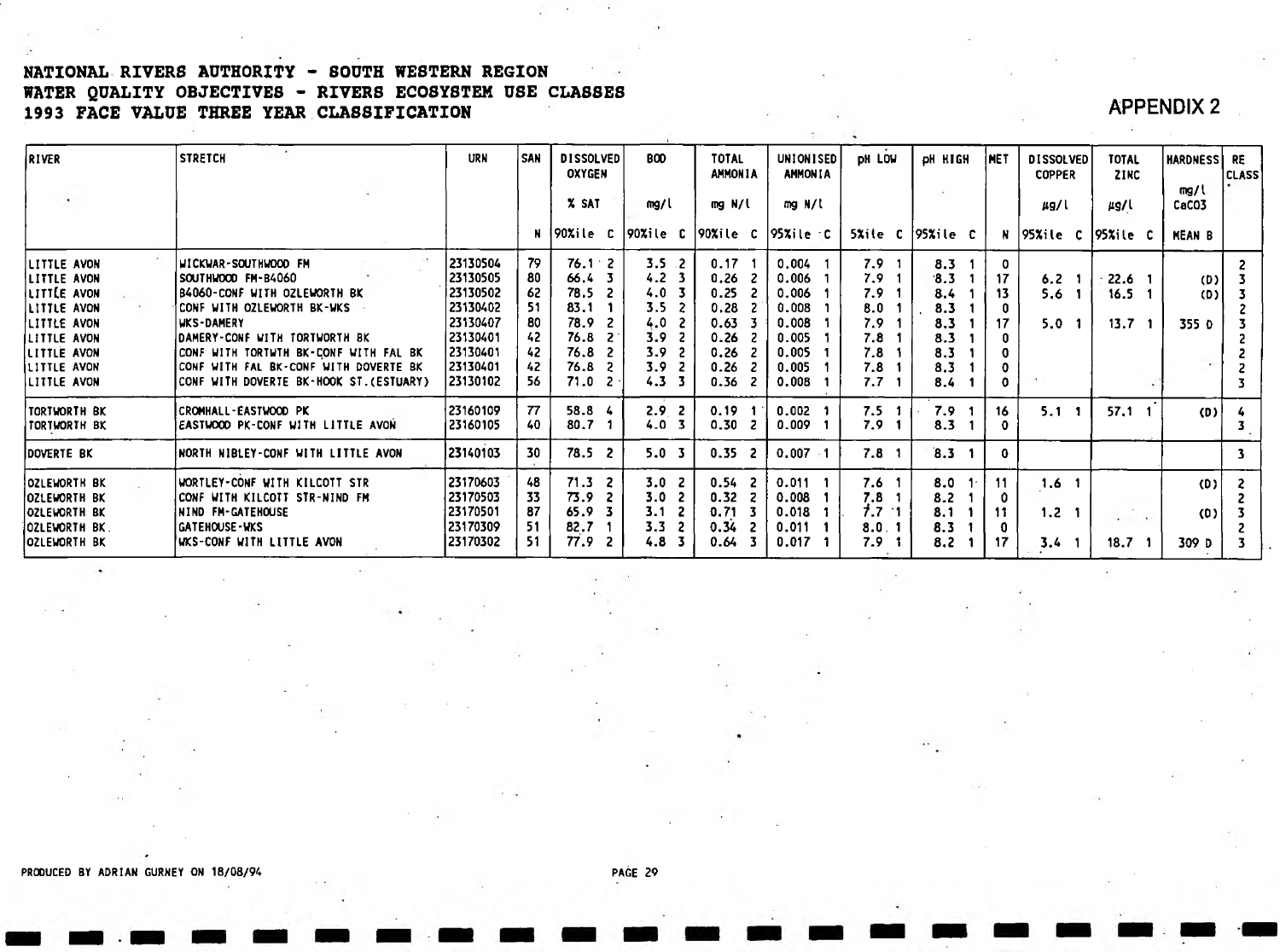#### **NATIONAL RIVER8 AUTHORITY - SOUTH WESTERN REGION WATER QUALITY OBJECTIVES - RIVERS ECOSYSTEM USE CLASSES 1993 OPTIMISTIC THREE YEAR CLASSIFICATION**

#### *y* **APPENDIX 3** i

i

! i

**i**

| <b>RIVER</b>               | <b>STRETCH</b>                                                         | <b>URN</b>           | l SAN    | <b>DISSOLVED</b><br><b>OXYGEN</b> | <b>BOD</b>              | <b>TOTAL</b><br><b>AMMONIA</b> | UNIONISED<br><b>AMMONIA</b> | <b>DH LOW</b>    | <b>PH HIGH</b>     | <b>IMET</b>  | <b>DISSOLVED</b><br><b>COPPER</b> | <b>TOTAL</b><br><b>ZINC</b> | <b>HARDNESS RE</b> | <b>CLASS</b>   |
|----------------------------|------------------------------------------------------------------------|----------------------|----------|-----------------------------------|-------------------------|--------------------------------|-----------------------------|------------------|--------------------|--------------|-----------------------------------|-----------------------------|--------------------|----------------|
|                            |                                                                        |                      |          | X SAT                             | mg/l                    | mg N/l                         | mg N/l                      |                  |                    |              | µg/l                              | µg/l                        | mg/l<br>CaCO3      |                |
|                            |                                                                        |                      |          | 190%ile C                         | 90Xile C                | 90Xi e C 95Xi e C              |                             |                  | 5%ile C   95%ile C |              | $N$  95% ile C  95% ile C         |                             | <b>MEAN B</b>      |                |
| <b>LITTLE AVON</b>         | <b>WICKWAR-SOUTHWOOD FM</b>                                            | 23130504             | 79       | 78.02                             | 3.0 <sub>2</sub>        | 0.13                           | 0.003                       | 7.9              | 8.3                |              |                                   |                             |                    |                |
| LITTLE AVON                | SOUTHWOOD FM-B4060                                                     | 23130505             | 80       | 69.2 <sub>5</sub>                 | 3.7<br>-2               | 0.23                           | 0.005                       | 7.9              | 8.2                | 17           | 4.8                               | 18.0                        | (0)                |                |
| LITTLE AVON                | B4060-CONF WITH OZLEWORTH BK                                           | 23130502             | 62       | 80.8                              | 3.5 <sub>2</sub>        | 0.20                           | 0.004                       | 7.9              | 8.3                | 13           | 4.5                               | 12.6                        | (D)                |                |
| LITTLE AVON                | CONF WITH OZLEWORTH BK-WKS                                             | 23130402             | 51       | .84.9                             | 3.1                     | 0.23                           | 0.006                       | 8.0              | 8.2                |              |                                   |                             |                    |                |
| LITTLE AVON                | WKS-DAMERY                                                             | 23130407             | 80       | 80.8                              | 3.5                     | 0.41<br>- 2                    | 0.006                       | 7.9              | 8.3                | -17          | 3.6                               | 10.4 <sub>1</sub>           | 355 <sub>0</sub>   |                |
| LITTLE AVON<br>LITTLE AVON | DAMERY-CONF WITH TORTWORTH BK<br>CONF WITH TORTWTH BK-CONF WITH FAL BK | 23130401<br>23130401 | 42<br>42 | 79.2<br>79.2 <sub>2</sub>         | 3.3<br>3.3 <sub>2</sub> | 0.21<br>0.21                   | 0.004<br>0.004              | 7.8<br>7.8       | 8.2                |              |                                   |                             |                    |                |
| LITTLE AVON                | CONF WITH FAL BK-CONF WITH DOVERTE BK                                  | 23130401             | 42       | 79.2                              | 3.3<br>- 2              | 0.21                           | 0.004                       | 7.8              | 8.2<br>8.2         |              |                                   |                             |                    |                |
| LITTLE AVON                | CONF WITH DOVERTE BK-HOOK ST. (ESTUARY)                                | 23130102             | 56       | $-75.0$ 2                         | 3.8 <sub>2</sub>        | 0.29<br>-2                     | 0.006                       | 7.8              | 8.3                |              |                                   |                             |                    |                |
| TORTWORTH BK               | <b>CROMHALL-EASTWOOD PK</b>                                            | 23160109             | 77       | 61.7                              | $2.1 \quad 1$           | 0.15                           | 0.001                       | 7.6              | 7.9                | 16           | 3.4 <sub>1</sub>                  | 46.7                        | (D)                |                |
| <b>TORTWORTH BK</b>        | EASTWOOD PK-CONF WITH LITTLE AVON                                      | 23160105             | 40.      | 82.9                              | 3.5 <sub>2</sub>        | 0.23                           | 0.006                       | 7.9              | 8.3                |              |                                   |                             |                    |                |
| DOVERTE BK                 | NORTH NIBLEY-CONF WITH LITTLE AVON                                     | 123140103            | 30       | 81.6                              | 3.4 <sub>2</sub>        | 0.25                           | 0.005                       | 7.9 <sub>1</sub> | 8.3<br>-1          | $\mathbf{0}$ |                                   |                             |                    | $\overline{2}$ |
| <b>OZLEWORTH BK</b>        | WORTLEY-CONF WITH KILCOTT STR                                          | 23170603             | 48       | 73.7<br>-2                        | 2.7 <sub>2</sub>        | $0.46$ 2                       | 0.008                       | 7.7              | 8.0                | 11           | 0.6 <sub>1</sub>                  |                             | (D)                |                |
| <b>OZLEWORTH BK</b>        | CONF WITH KILCOTT STR-NIND FM                                          | 23170503             | 33       | 76.7                              | 2.6<br>- 2              | 0.27<br>-2                     | 0.006                       | 7.8              | 8.1                |              |                                   |                             |                    |                |
| <b>OZLEWORTH BK</b>        | <b>NIND FM-GATEHOUSE</b>                                               | 23170501             | 87       | 68.2                              | 3.0                     | 0.64 <sub>3</sub>              | 0.014                       | 7.7              | 8.1                | 11           | 0,7,1                             |                             | (D)                |                |
| <b>OZLEWORTH BK</b>        | <b>GATEROUSE-WKS</b>                                                   | 23170309             | 51       | 84.9                              | 2.9 <sub>2</sub>        | $0.31 \quad 2$                 | 0.009                       | 8.0              | 8.2                |              |                                   |                             |                    |                |
| <b>OZLEWORTH .BK</b>       | WKS-CONF WITH LITTLE AVON                                              | 23170302             | 51       | 80.8                              | 4.3 <sup>3</sup>        | 0.56 <sub>2</sub>              | 0.014                       | 7.9              | 8.2                | 17           | 2.6                               | 13.9                        | 309 D              |                |

PRODUCED BY ADRIAN GURNEY ON 18/08/94 PAGE 29